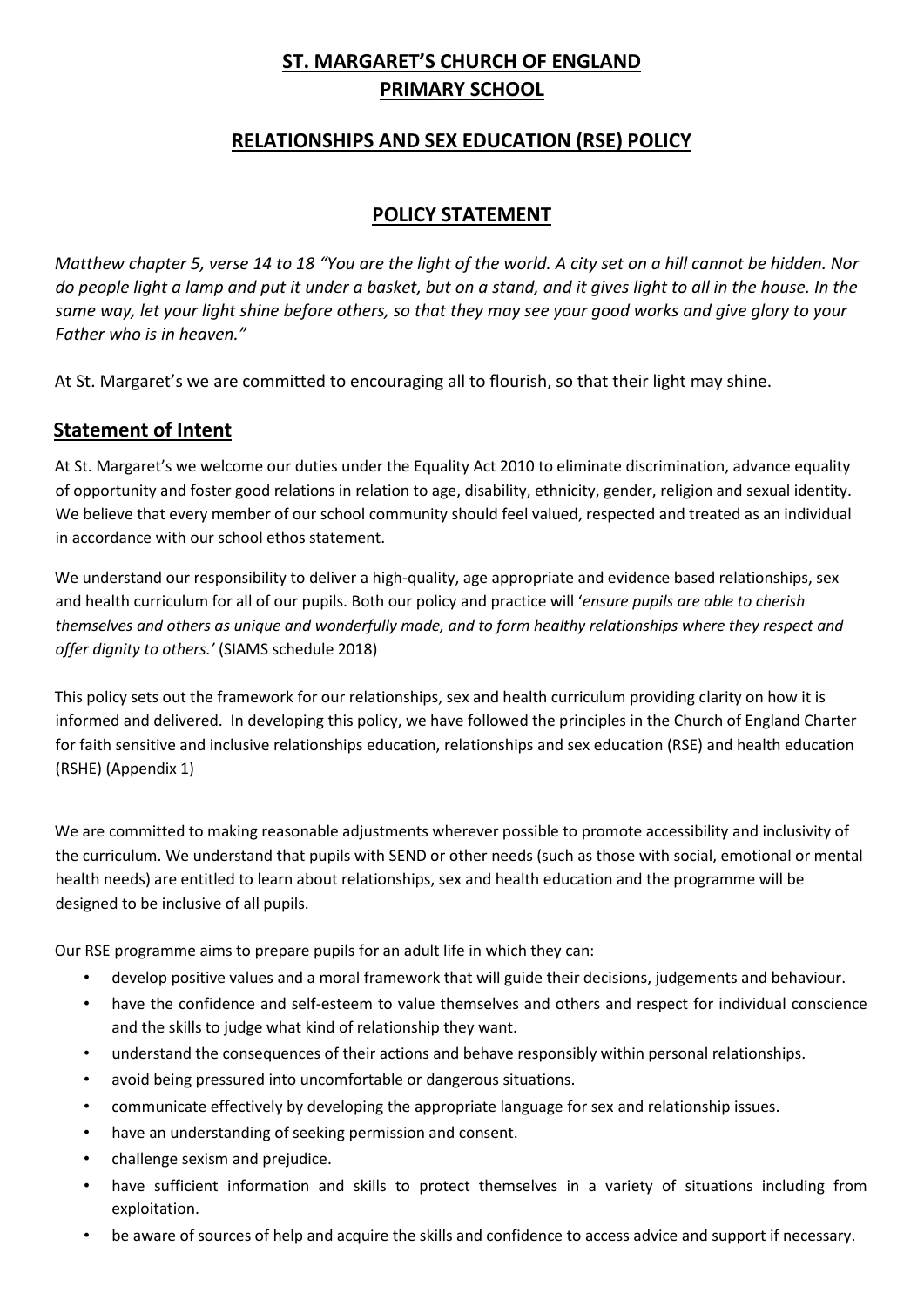# **Legal framework**

This policy has been developed with regard to legislation and statutory guidance including:

Section 80A of the Education Act 2002 Children and Social Work Act 2017 The Relationships Education, Relationships and Sex Education and Health Education (England) Regulations 2019 Equality Act 2010 DfE (2019) 'Relationships, Education, Relationships and Sex Education (RSE) and Health Education' DfE (2013) 'Science programmes of study: key stages 1 and 2' SIAMS Evaluation Schedule 2018 Valuing All God's Children 2019 Not Yet Good Enough: personal, social, health and economic education in schools, (Ofsted 2013) Special Educational Needs and Disability code of practice: 0-25 years, 2017 Life Lessons: PSHE and SRE in schools: Fifth Report, (House of Commons Education Committee 2015) Keeping Children safe in Education – Statutory Safe Guarding Guidance (2018) Transforming Children and Young People's Mental Health Provision Green Paper (July 2018)

This policy works in conjunction with the following policies:

Safeguarding (including child sexual exploitation) **Behaviour SEND** Equal Opportunities Anti-bullying Mental Health and Well-being Pupil Confidentiality **Inclusion** Personal, Social and Health Education Social, Moral, Spiritual and Cultural Development

## **Definitions**

For the purposes of this policy Relationships and Sex Education (RSE) is defined as teaching pupils lifelong learning about physical, sexual, moral and emotional development. It is about the understanding of the importance of stable and loving relationships, respect, love and care, for family life. It involves acquiring information, developing skills and forming positive beliefs, values and attitudes. The focus in our school will be on teaching the fundamental building blocks and characteristics of positive relationships, with particular reference to friendships, family relationships, and relationships with other children and with adults.

For the purpose of this policy Health Education is defined as teaching pupils about physical health and mental wellbeing, focusing on recognising the link between the two and being able to make healthy lifestyle choices.

## **Roles and Responsibilities**

The Governing Body is responsible for:

Ensuring all pupils make progress in achieving the expected educational outcomes. Ensuring the curriculum is well led, effectively managed and well planned. Evaluating the quality of provision through regular and effective self-evaluation. Ensuring teaching is delivered in ways that are accessible to all pupils with SEND.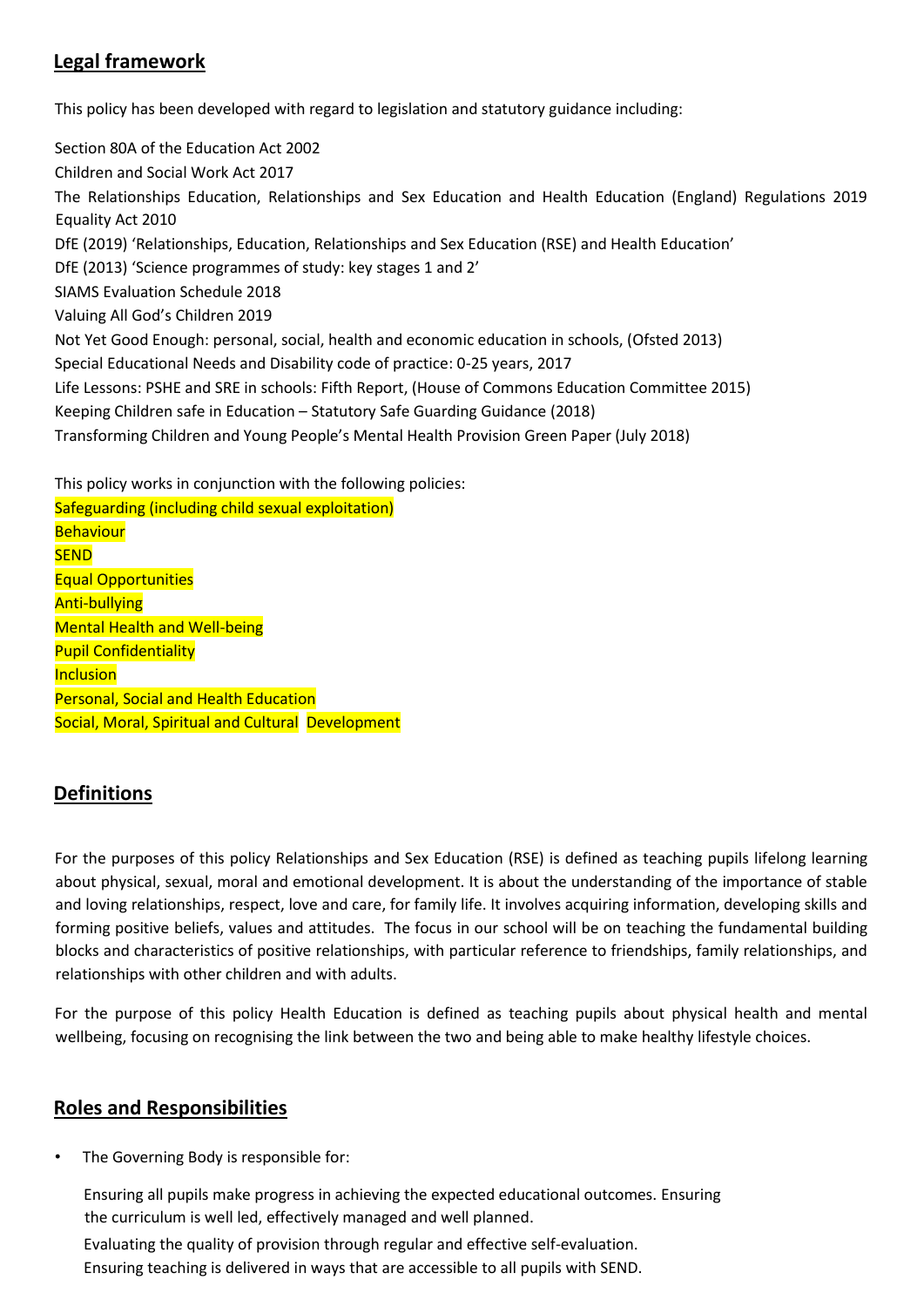Providing clear information for parents on subject content and their rights to request that their children are withdrawn.

Making sure the subjects are resourced, staffed and timetabled in a way that ensures the school can fulfil its legal obligations.

Ensuring that all resources used are appropriate and in keeping with the overall ethos and values of the school. Ensuring the religious ethos of the school is maintained and developed through the subjects.

• The Head teacher is responsible for:

 The overall implementation of this policy. Ensuring staff are suitably trained to deliver the subjects. Ensuring that parents are fully informed of this policy. Reviewing requests from parents to withdraw their children from the subjects. Discussing requests for withdrawal with parents. Organising alternative education for pupils, where necessary, that is appropriate and purposeful. Keeping Governors informed of any proposed new resources, including visitors. Reporting to the governing board on the effectiveness of this policy. Reviewing this policy on an annual basis.

The PSHE and RSE subject leader is responsible for:

Overseeing the delivery of the subjects.

Ensuring the subjects are age-appropriate and high-quality.

Ensuring teachers are provided with adequate resources to support teaching of the subjects.

### Keeping SLT updated re any new resources required.

Ensuring the school meets its statutory requirements in relation to the relationships and health curriculum. Ensuring the relationships and health curriculum is inclusive and accessible for all pupils.

Working with other subject leaders to ensure the relationships and health curriculum complements, but does not duplicate, the content covered in the national curriculum.

Monitoring and evaluating the effectiveness of the subjects and providing reports to the headteacher.

• Teachers are responsible for:

Delivering a high-quality and age-appropriate relationships and health curriculum in line with statutory requirements.

Using a variety of teaching methods and resources to provide an engaging curriculum that meets the needs of all pupils.

Ensuring they do not express personal views or beliefs when delivering the programme.

Modelling positive attitudes to relationships and health education.

Responding to any safeguarding concerns in line with the Child Protection and Safeguarding Policy.

Acting in accordance with planning, monitoring and assessment requirements for the subjects.

Liaising with the SENCO to identify and respond to individual needs of pupils with SEND.

Liaising with the School Nurse, where appropriate, to support the delivery of the curriculum.

Working with the relationships and health education subject leader to evaluate the quality of provision.

The SENCO is responsible for:

Advising teaching staff how best to identify and support pupils' individual needs.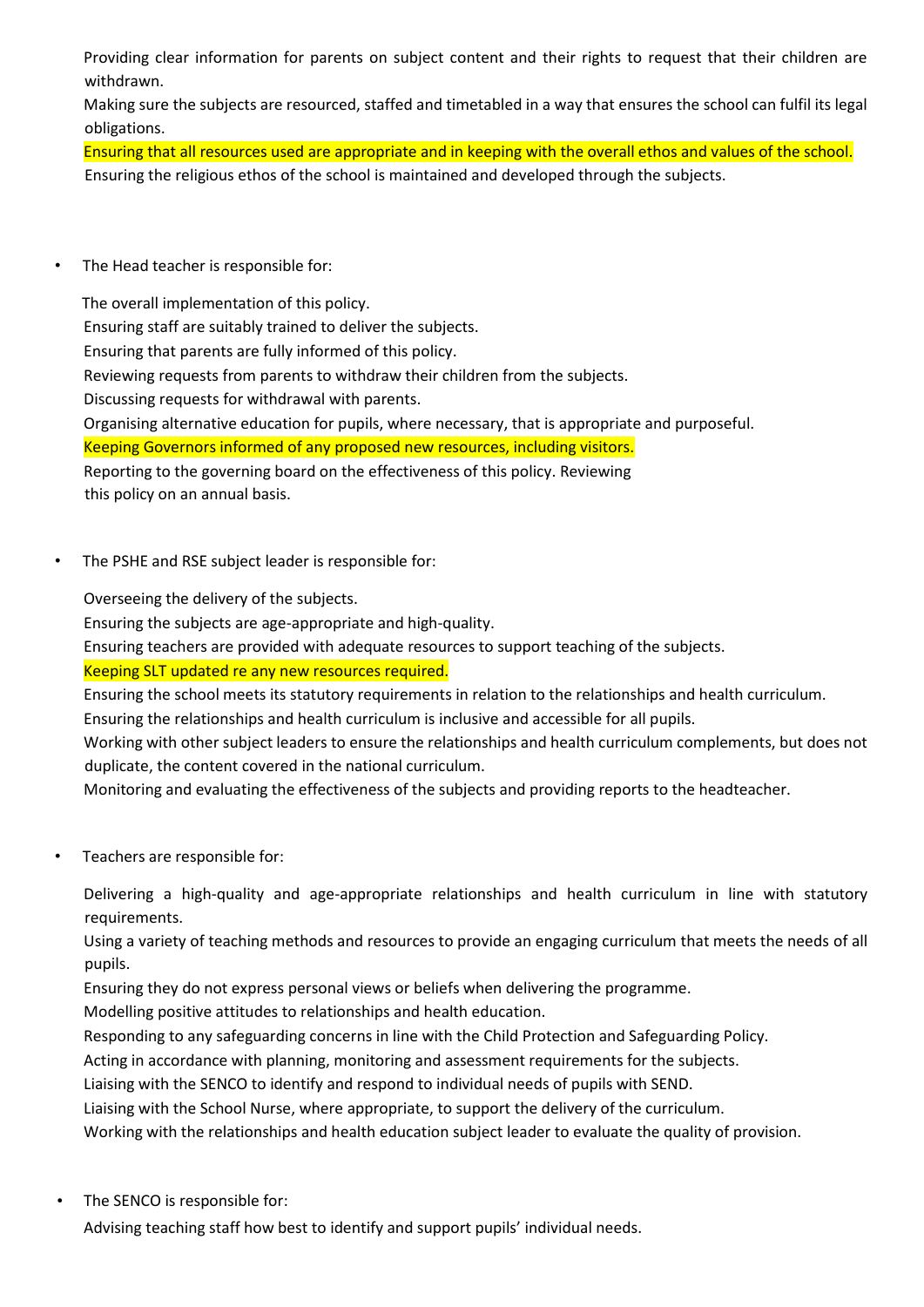Advising staff on the use of TAs in order to meet pupils' individual needs. Determining interventions and accessibility to the correct intervention.

## **Curriculum organisation**

The delivery of the relationships education and health education coincide with one another and will be delivered as part of the school's PSHE curriculum.

Our PSHE curriculum intent states that our aim is to enable our children to become safe, healthy, independent and responsible members of society who appreciate and respect difference and diversity. We promote active participation within our democratic society and encourage children to think of themselves as global citizens.

The relationships and health curriculum has been organised in line with the statutory requirements outlined in the DfE (2019) 'Relationships Education, Relationships and Sex Education (RSE) and Health Education' guidance

The relationships and health curriculum takes into account the views of teachers, pupils and parents. We are dedicated to ensuring our curriculum meets the needs of the whole school community.

The relationships and health curriculum is informed by issues in the school and wider community to ensure it is tailored to pupils' wider needs and we have consulted with parents, governors, pupils and staff on the development of this policy.

Any parent, teacher or pupil wishing to provide feedback about the curriculum can do so at any time during the academic year by contacting the Head Teacher.

When organising the curriculum, the religious backgrounds of all pupils will be considered, so that the topics that are covered are taught appropriately.

An overview of Relationships Education and what pupils will know by the end of primary school is at Appendix 2. An overview of Health Education and what pupils will know by the end of primary school is at Appendix 3.

A summary of the content that will be taught during each Year Group is outlined at Appendix 4.

## **Sex Education**

The DfE recommends that *all* primary schools should have a sex education programme in place. This should be tailored to the age, and physical and emotional maturity of pupils, and should ensure that boys and girls are prepared for the changes that adolescence brings, drawing on knowledge of the human life cycle.

All pupils must be taught the aspects of sex education outlined in the primary science curriculum – this includes teaching about the main external parts of the human body, how it changes as it grows from birth to old age, including puberty, and the reproductive process in some plants and animals.

At St. Margaret's Primary School we want to ensure that both boys and girls are prepared for the changes that adolescence brings and, drawing on knowledge of the human life cycle set out in the National Curriculum for Science, how a baby is conceived and born. The School Nurse will support our teachers to deliver our sex education content in Year 6 in the Summer Term.

Parents are consulted on the organisation and delivery of our sex education curriculum and are given the opportunity to feedback on what should be taught through sex education.

The age and development of pupils is always considered when delivering sex education.

All staff will use scientifically correct vocabulary to avoid misunderstandings and ambiguity. The words which will be used are: penis, vagina, testicle, scrotum, breasts and pubic hair.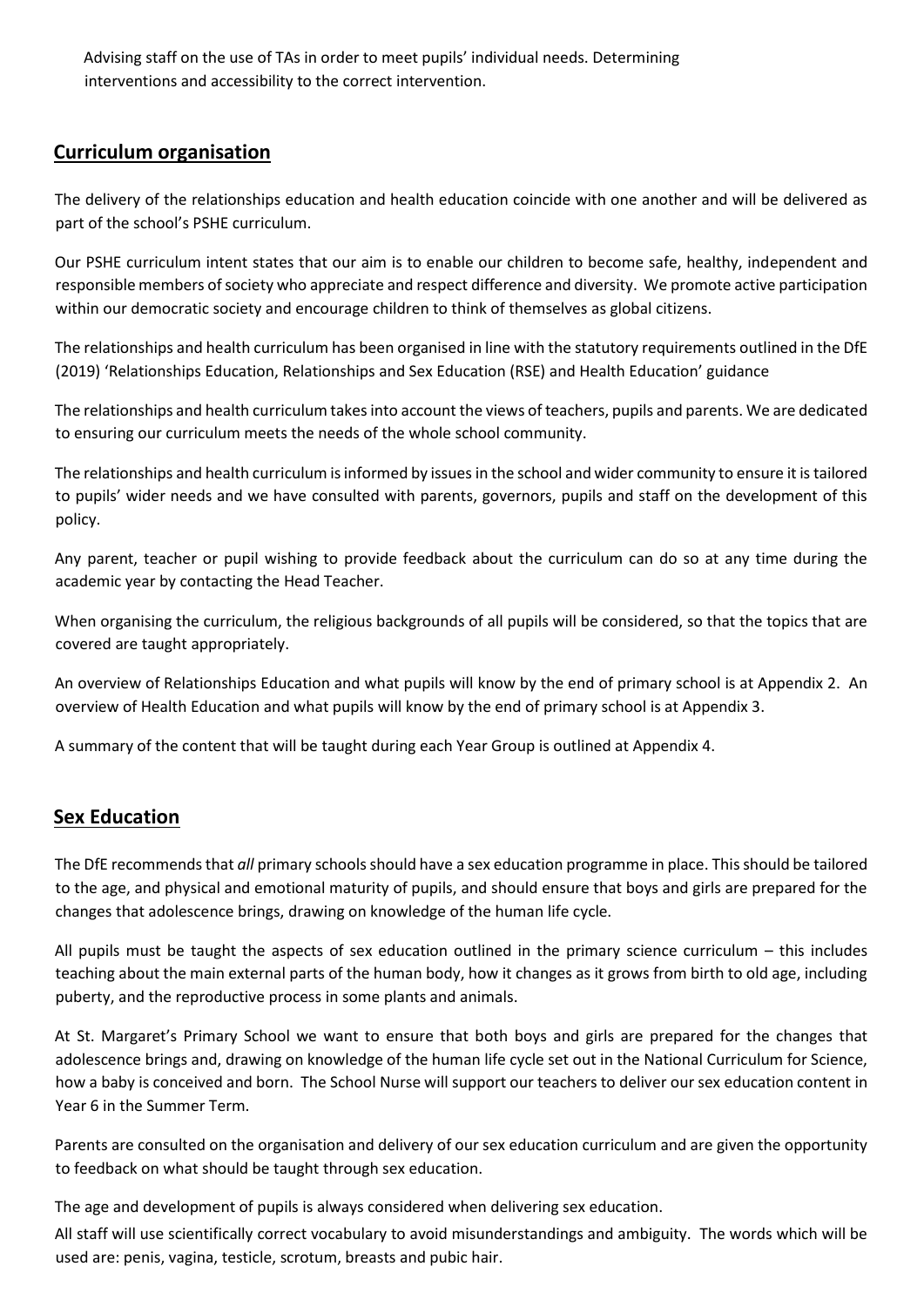A summary of the content that is currently taught is outlined at Appendix 5.

## **Resources and Delivery of Curriculum**

Our relationships and sex education curriculum is designed to prepare all pupils for the future.

We will teach the curriculum to reflect the requirements set out in law, particularly the Equalities Act 2010, so that pupils understand what the law does, and does not, allow, and the wider implications of decisions they make.

Teachers will ensure that pupils' views are listened to and will encourage them to ask questions and engage in discussion. Teachers will answer questions sensitively, honestly and appropriately to the pupil's age.

We ensure that all teaching resources and materials are appropriate for the age and maturity of pupils, their religious backgrounds and sensitive to their needs.

We consult with parents, and at all points of delivery of this programme will provide examples of the resources that we plan to use as we want to reassure parents and enable them to continue the conversations started in class at home.

Inappropriate videos, images etc. will not be used and resources will be selected with sensitivity given to the age, developmental stage and cultural background of pupils.

Any resources or materials used to support learning will be formally assessed by the PSHE and RSE subject leader before use to ensure they are appropriate for the age and maturity of pupils.

Parents will be informed of each term's PSHE and RSE curriculum content in their year group newsletter at the start of each new term. This is written by the subject leader and all resources used will be made available to parents, should they request this.

## **External Partners**

External partners may be invited to assist from time to time with the delivery of this programme and will be required to comply with this policy. We will ensure that the teaching delivered by the external partner fits with the planned curriculum and this policy. The use of external partners is to enhance curriculum rather than as a replacement for the teachers delivering the curriculum.

Before delivery of the session we will discuss the partner's lesson plan and any materials the partner intends to use and ensure that the content is age appropriate for the pupils and meets pupils' needs.

We will ensure any external partner complies with the Child Protection and Safeguarding Policy.

## **Links to other curriculum areas**

We seek to draw links between relationships, sex and health education and other curriculum subjects wherever possible. Relationships, sex and health education will be linked to the following subjects in particular:

Science – pupils learn about the main external parts of the body and changes to the body as it grows from birth to old age, including puberty. Pupils learn about reproduction of various plants and animals. Pupils explore keeping healthy, including the importance of eating a balanced diet, looking after our teeth, and the effect of exercise on our bodies. Computing – pupils learn about e-safety, including how to use technology safely, responsibly, respectfully and securely, how to keep personal information private and how to access help and support.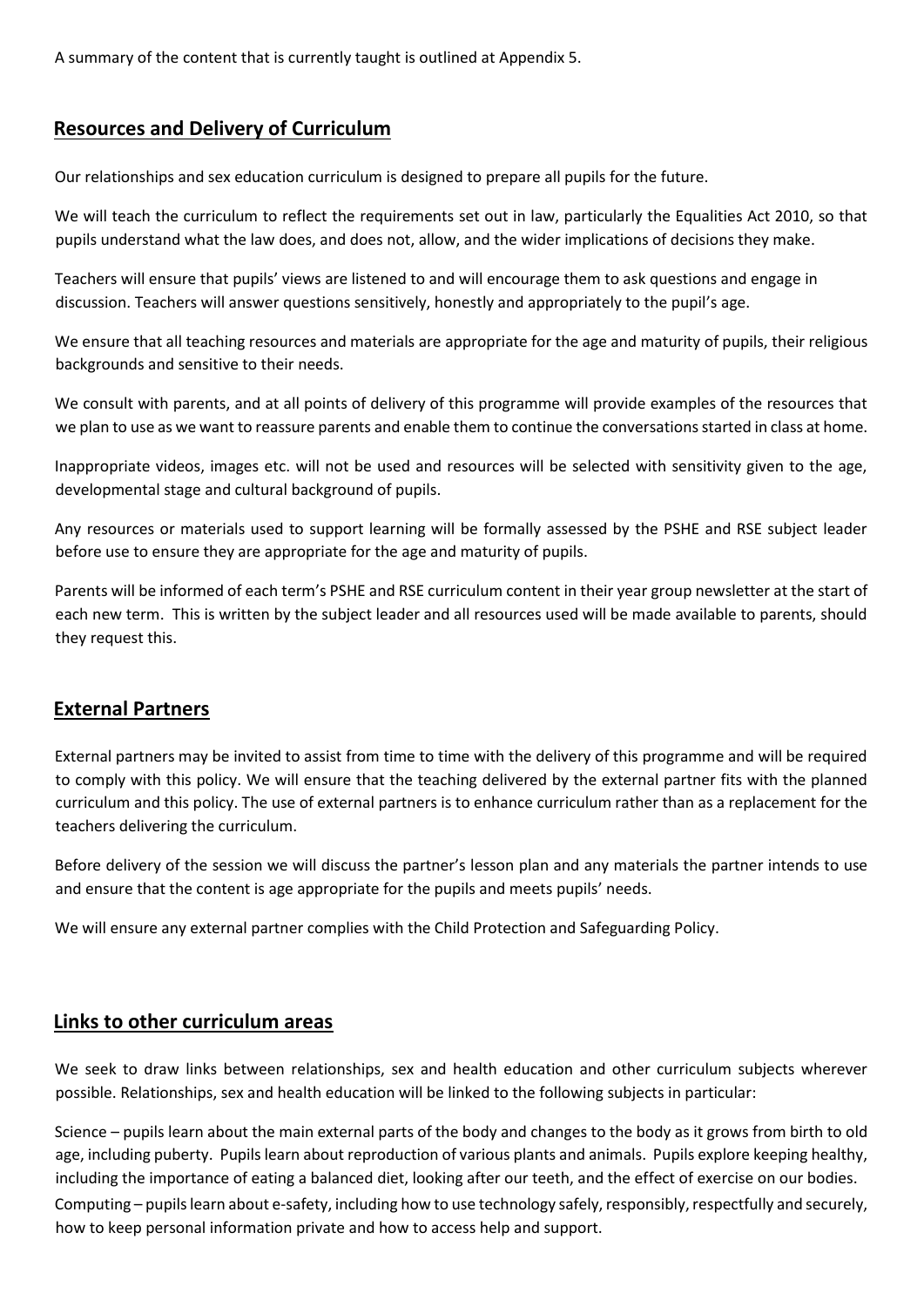PE – pupils explore various physical activities, are physically active for sustained periods of time, engage in competitive sport and understand how exercise can lead to healthier lifestyles.

Citizenship – pupils learn about the requirements of the law, their responsibilities and the possible consequences of their actions.

PSHE – pupils learn about respect and difference, values and characteristics of individuals, in the local context and wider community

### **Consultation with parents and carers**

We understand the important role parents play in enhancing their children's understanding of relationships, sex and health. We also understand how important parents' views are in shaping the curriculum.

We work closely with parents by establishing open communication – all parents are consulted in the development and delivery of the curriculum through:

Questionnaires and surveys Meetings Newsletters and letters Website

Consultation may also take place with the wider school community e.g. governing body, school nurse, Local Authority and Diocese.

Parents are provided with the following information:

- The content of the relationships, sex and health curriculum
- The delivery of the relationships, sex and health curriculum, including what is taught in each year group
- The legalities surrounding withdrawing their child from the subjects The resources that will be used to support the curriculum

### **Right to withdraw from sex education**

Relationships and health education are statutory in primary school and parents do not have the right to withdraw their child from these subjects.

Parents have the right to request that their child be withdrawn from some or all of sex education (other than what must be taught as part of the statutory science curriculum). The head teacher will discuss the request with parents and, as appropriate, with the child to ensure that their wishes are understood and to clarify the nature and purpose of the curriculum. The headteacher will document this process to ensure a record is kept.

The head teacher may discuss with parents the benefits of receiving this important education and any detrimental effects that withdrawal might have on the child. This includes social and emotional effects of being excluded, as well as the likelihood of the child hearing their peers' version of what was said in the classes, rather than what was directly said by the teacher

Once those discussions have taken place, the Headteacher will respect the parents' request to withdraw the child except where in respect of content that must be taught as part of the Science National Curriculum.

This process is the same for pupils with SEND. However, there may be exceptional circumstances where the head teacher may want to take a pupil's specific needs arising from their SEND into account when making this decision.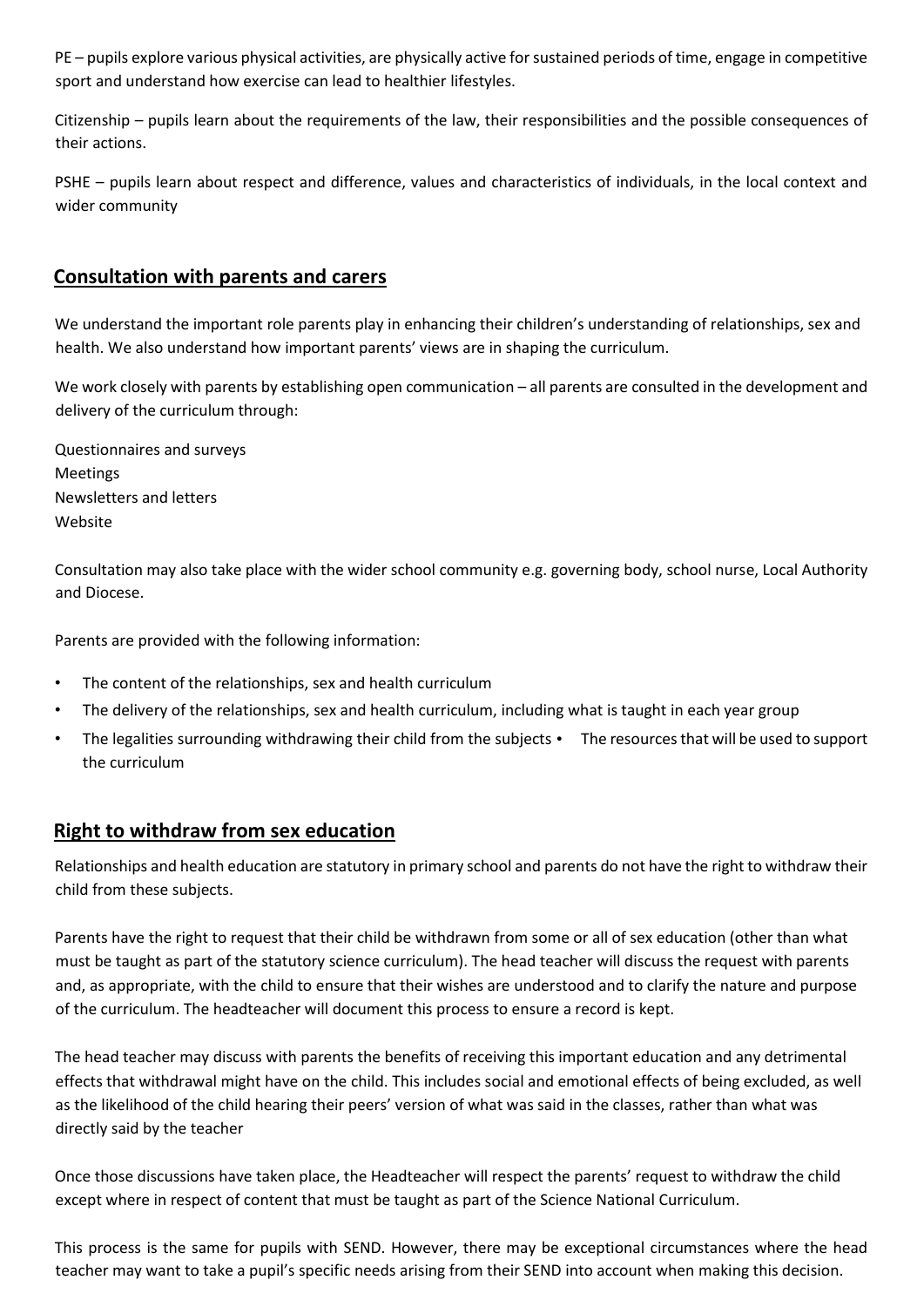The head teacher will not grant a request to withdraw a pupil from any sex education delivered as part of the Science National Curriculum.

If a pupil is withdrawn from sex education, the pupil will receive appropriate, purposeful education during the period of withdrawal.

## **Staff Training**

All staff members will receive appropriate training to ensure they are up-to-date with the relationship, sex and health education programme and any associated issues.

Members of staff responsible for teaching the subjects will undergo further training to ensure they are fully equipped to teach the subjects effectively.

Training of staff will also be scheduled around any updated guidance on the programme and any new developments.

## **Bullying and confidentiality**

Any bullying incidents arising out of the relationships, sex and health education, such as those relating to sexual orientation, will be dealt with as any other bullying incidents in school in accordance with the robust Behaviour Policy and/or Anti-bullying Policies.

Confidentiality within the classroom is an important aspect of Relationships, Sex and Health Education and teachers should respect the confidentiality of pupils as far as possible. Pupils will be informed of the duty of confidentiality and will be made aware of what action may be taken if they choose to report a concern or make a disclosure.

If a teacher has any suspicion of inappropriate behaviour or potential abuse, or if any reports are made during lessons as a result of the content of the curriculum this will be reported to the Designated Safeguarding Lead and this will be dealt with in line with the Child Protection and Safeguarding Policy.

## **Monitoring and Evaluating**

It is the responsibility of the Head Teacher, leadership team and subject leader to oversee and organise the monitoring and evaluation of RSE, in the context of the overall school plans for monitoring the quality of teaching and learning. The PSHE and RSE programme will be involved in a yearly monitoring and evaluation exercise led by the leadership team and carried out by both teachers and pupils, to ensure it meets the changing needs of the young people and reflects the views and values of the school community. The Governing Body is responsible for overseeing, reviewing and organising the revision of the sex and relationship education policy and curriculum.

This policy will be monitored and reviewed on an annual basis by the RSE subject leader and headteacher.

This policy will also be reviewed in light of any changes to statutory guidance, feedback from parents, staff or pupils, and issues in the school or local area that may need addressing.

The local Governing Body is responsible for approving this policy.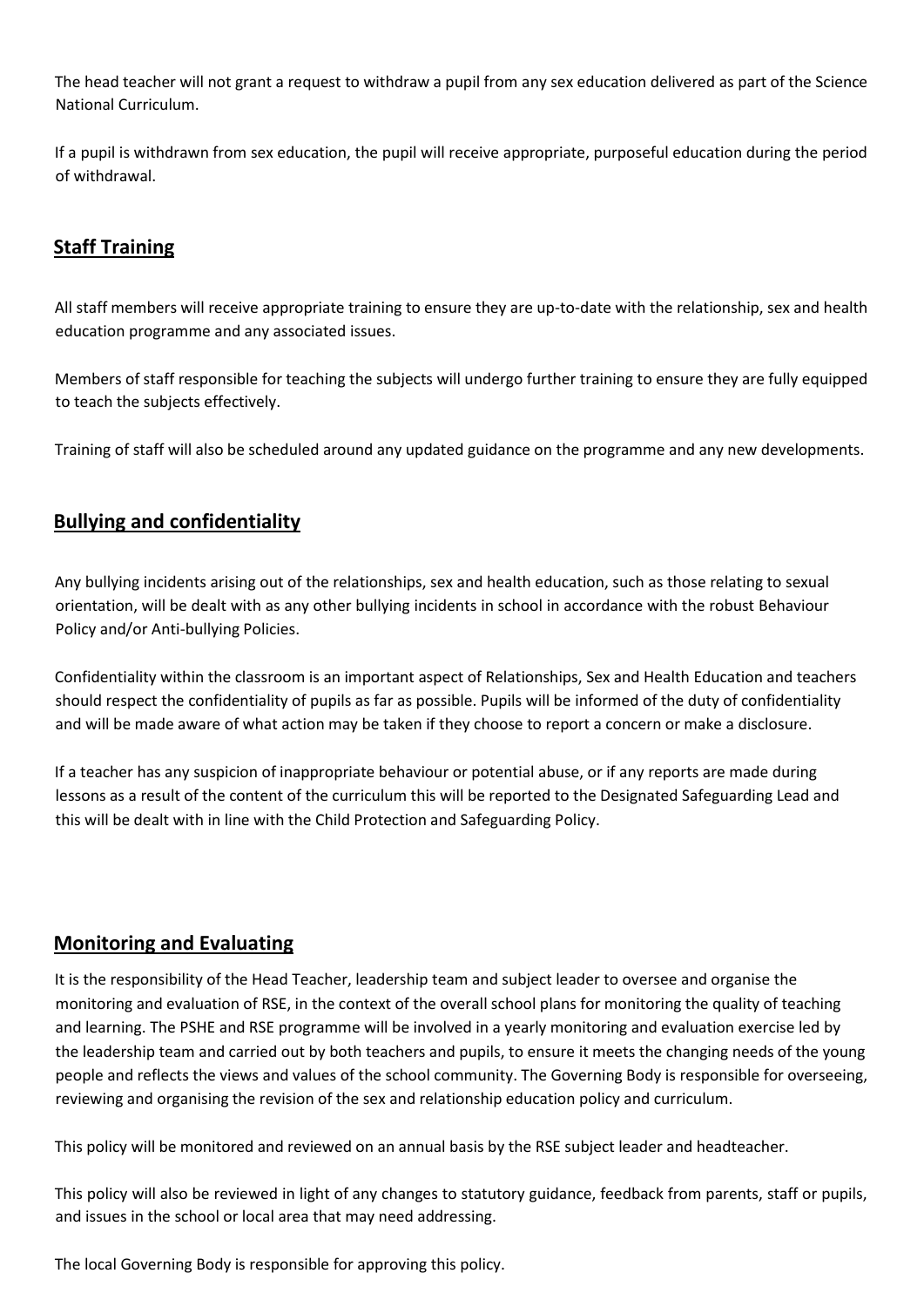Any changes made to this policy will be communicated to all staff, parents and, where necessary, pupils.

| <b>Written by</b>                 | Mrs Rebecca Barker<br>PSHE and RSE Lead |
|-----------------------------------|-----------------------------------------|
| <b>Policy Agreed by Governors</b> |                                         |
| <b>Review Date</b>                |                                         |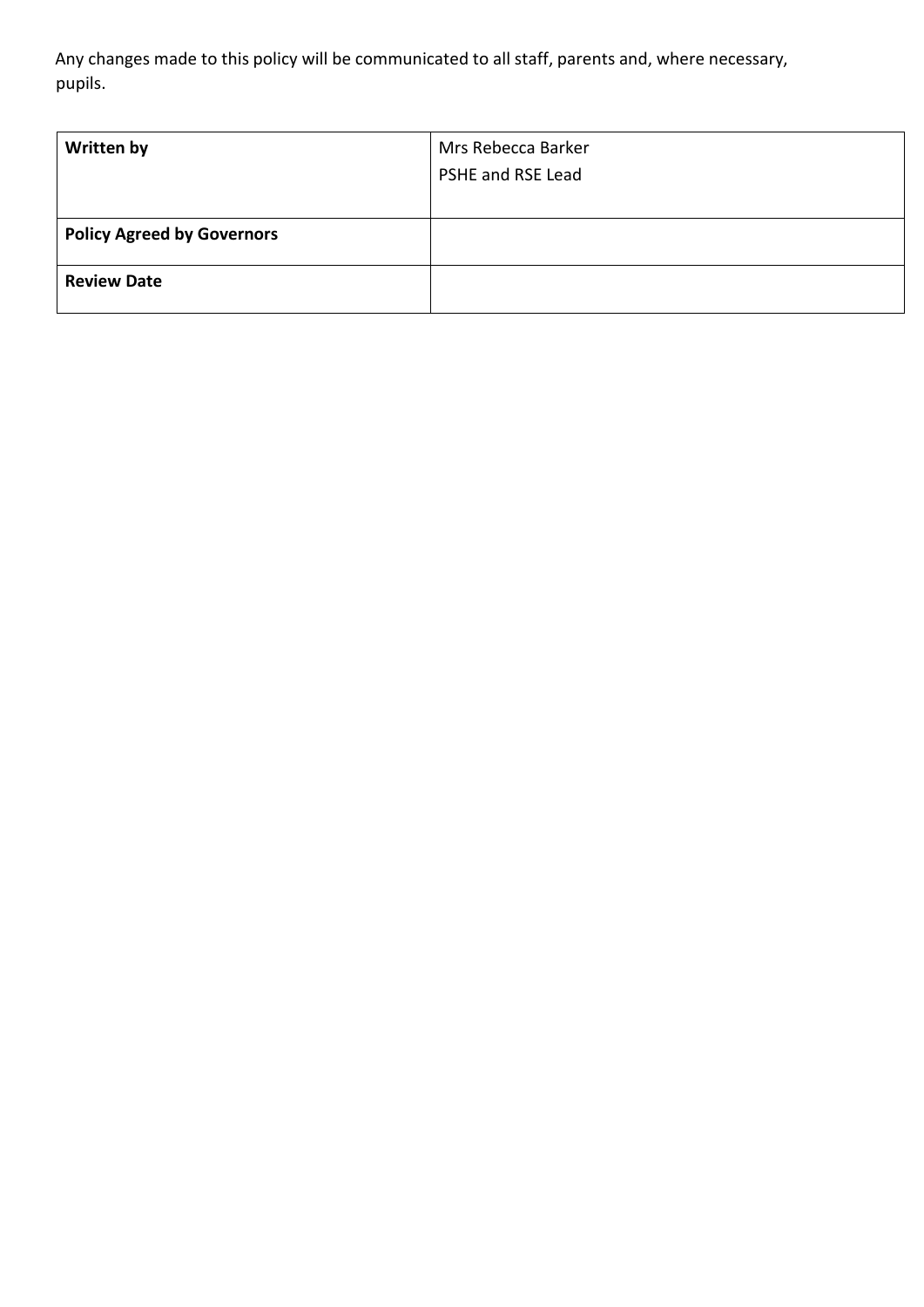**Appendix 1** 

1

## **A CHARTER FOR FAITH SENSITIVE AND INCLUSIVE RELATIONSHIPS EDUCATION, RELATIONSHIPS AND SEX EDUCATION (RSE) AND HEALTH EDUCATION (RSHE)<sup>1</sup>**

In The Durham Diocesan MAT we seek to provide Relationships Education, Relationships and Sex Education (RSE) and Health Education (RSHE), which will enable all pupils to flourish. **We commit:** 

- 1. **To work in partnership with parents and carers**. This will involve dialogue with parents and carers through all stages of policy development as well as discussing the resources used to teach their children and how they can contribute at home. It must, however, be recognised that the law specifies that what is taught and how it is taught is ultimately a decision for the school.
- 2. **That RSHE will be delivered professionally and as an identifiable part of PSHE**. It will be led, resourced and reported to parents in the same way as any other subject. There will be a planned programme delivered in a carefully sequenced way. Staff will receive regular training in RSHE and PSHE. Any expert visitors or trainers invited into the school to enhance and supplement the programme will be expected to respect the schools published policy for RSHE.
- 3. **That RSHE will be delivered in a way that affords dignity and shows respect to all who make up our diverse community.** It will not discriminate against any of the protected characteristics in the Equality Act<sup>2</sup> and will be sensitive to the faith and beliefs of those in the wider school community. RSHE will seek to explain fairly the tenets and varying interpretations of religious communities on matters of sex and relationships and teach these viewpoints with respect. It will value the importance of faithfulness as the underpinning and backdrop for relationships. It will encourage pupils to develop the skills needed to disagree without being disagreeable, to appreciate the lived experience of other people and to live well together.
- 4. **That RSHE will seek to build resilience in our pupils to help them form healthy relationships, to keep themselves safe and resist the harmful influence of pornography in all its forms**. It will give pupils opportunities to reflect on values and influences including their peers, the media, the internet, faith and culture that may have shaped their attitudes to gender, relationships and sex. It will promote the development of the wisdom and skills our pupils need to make their own informed decisions.
- 5. **That RSHE will promote healthy resilient relationships set in the context of character and virtue development**. It will reflect the vision and associated values of the school, promote reverence for the gift of human sexuality and encourage relationships that are hopeful and aspirational. Based on the school's values it will seek to develop character within a moral framework based on virtues such as honesty, integrity, self-control, courage, humility, kindness, forgiveness, generosity and a sense of justice but does not seek to teach only one moral position.
- 6. **That RSHE will be based on honest and medically accurate information from reliable sources of information, including about the law and legal rights**. It will distinguish between different types of knowledge and opinions so that pupils can learn about their bodies and sexual and reproductive health as appropriate to their age and maturity.

<sup>&</sup>lt;sup>1</sup> RSHE is used to indicate either Relationships Education, Relationships and Sex Education and Health Education as determined by the school context since, after consultation with parents and carers primary schools may decide to include elements of sex education in their curriculum.

 $2$  The protected characteristics are age, disability, gender reassignment, race, religion or belief, sex, sexual orientation, marriage and civil partnership and pregnancy and maternity.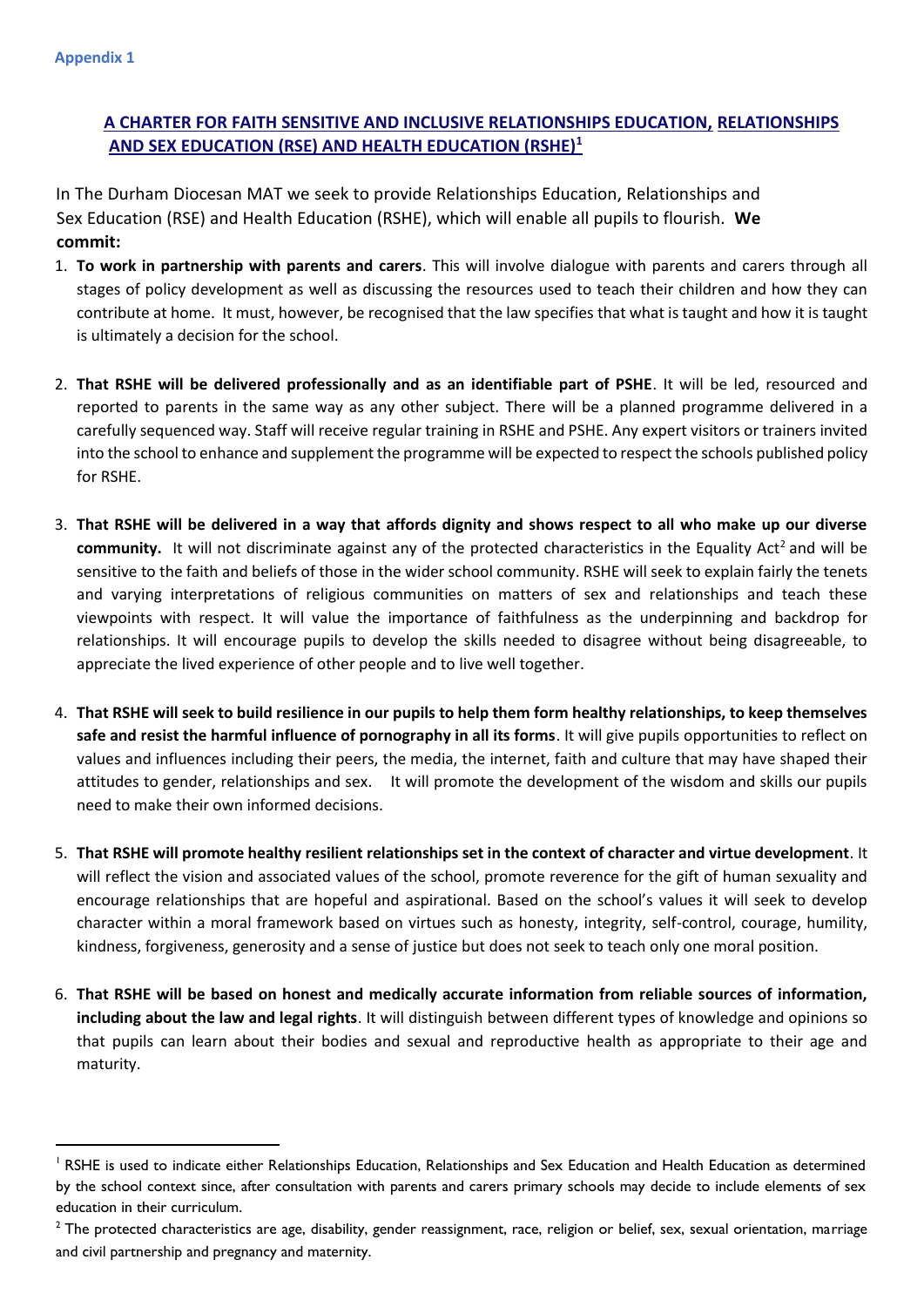- 7. **To take a particular care to meet the individual needs of all pupils including those with special needs and disabilities.** It will ensure that lessons and any resources used will be accessible and sensitive to the learning needs of the individual child. We acknowledge the potential vulnerability of pupils who have special needs and disabilities (SEND) and recognise the possibilities and rights of SEND pupils to high quality relationships and sex education.
- 8. **To seek pupils' views about RSHE so that the teaching can be made relevant to their lives.** It will discuss real life issues relating to the age and stage of pupils, including friendships, families, faith, consent, relationship abuse, exploitation and safe relationships online. This will be carefully targeted and age appropriate based on a teacher judgment about pupil readiness for this information in consultation with parents and carers.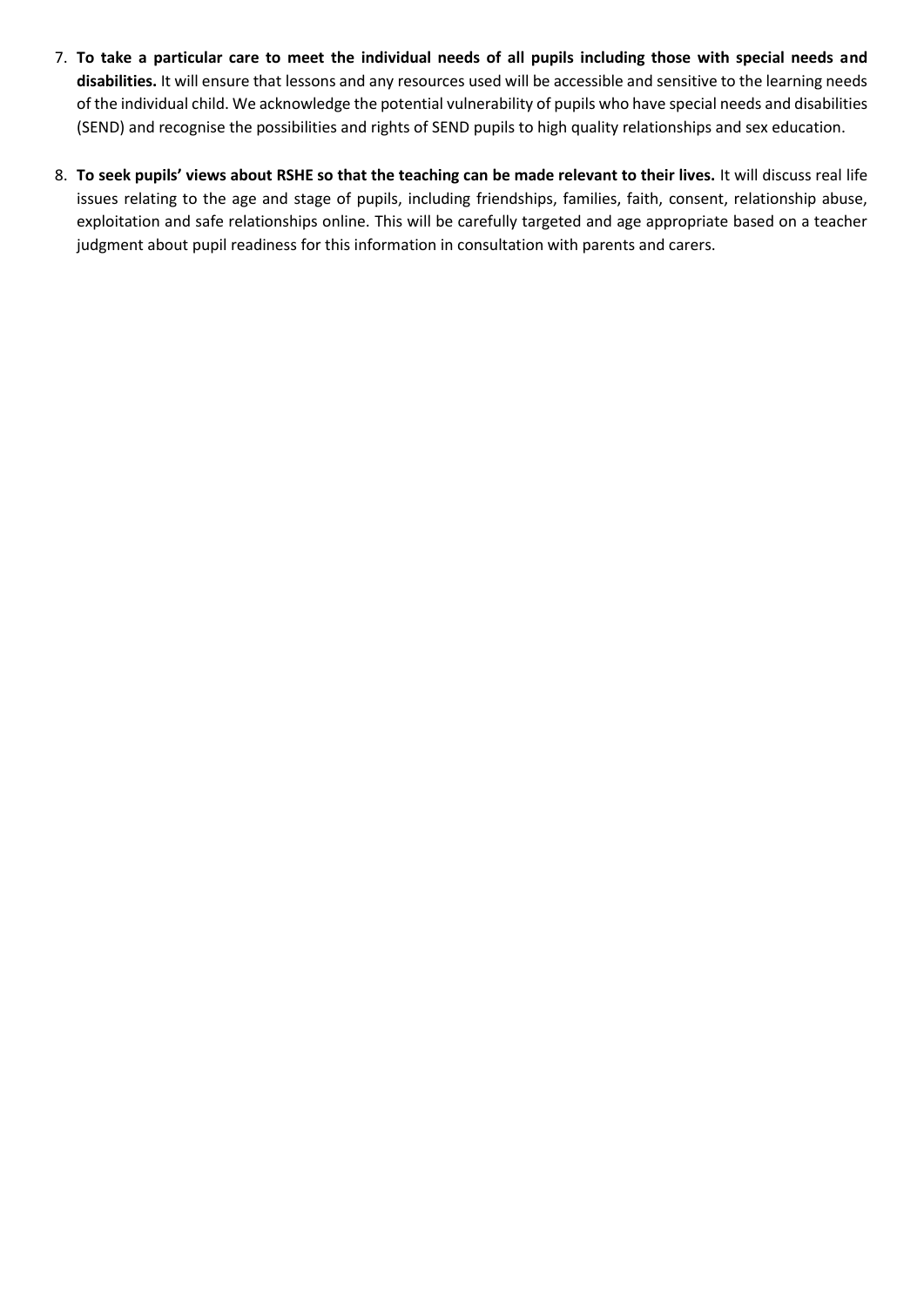#### **Relationships education overview**

#### **Families and people who care for me**

By the end of primary school, pupils will know:

- 1. That families are important for them growing up because they can give love, security and stability.
- 2. The characteristics of healthy family life, commitment to each other, including in times of difficulty, protection and care for children and other family members, the importance of spending time together and sharing each other's lives.
- 3. That others' families, either in school or in the wider world, sometimes look different from their family, but that they should respect those differences and know that other children's families are also characterised by love and care.
- 4. That stable, caring relationships, which may be of different types, are at the heart of happy families, and are important for children's security as they grow up.
- 5. That marriage represents a formal and legally recognised commitment of two people to each other which is intended to be lifelong.
- 6. How to recognise if family relationships are making them feel unhappy or unsafe, and how to seek help or advice from others if needed.

#### **Caring friendships**

By the end of primary school, pupils will know:

- 7. How important friendships are in making us feel happy and secure, and how people choose and make friends.
- 8. The characteristics of friendships, including mutual respect, truthfulness, trustworthiness, loyalty, kindness, generosity, trust, sharing interests and experiences, and support with problems and difficulties.
- 9. That healthy friendships are positive and welcoming towards others, and do not make others feel lonely or excluded.
- 10. That most friendships have ups and downs, but that these can often be worked through so that the friendship is repaired or even strengthened, and that resorting to violence is never right.
- 11. How to recognise who to trust and who not to trust.
- 12. How to judge when a friendship is making them feel unhappy or uncomfortable.
- 13. How to manage conflict.
- 14. How to manage different situations and how to seek help from others if needed.

#### **Respectful relationships**

By the end of primary school, pupils will know:

- 15. The importance of respecting others, even when they are very different from them (for example, physically, in character, personality or backgrounds), make different choices, or have different preferences or beliefs.
- 16. Which practical steps they can take in a range of different contexts to improve or support respectful relationships.
- 17. The conventions of courtesy and manners.
- 18. The importance of self-respect and how this links to their own happiness.
- 19. That in school and wider society they can expect to be treated with respect by others, and that in turn they should show due respect to others, including those in positions of authority.
- 20. About the different types of bullying (including cyberbullying), the impact of bullying, responsibilities of bystanders to report bullying to an adult, and how to seek help.
- 21. What a stereotype is, and how they can be unfair, negative or destructive.
- 22. The importance of permission-seeking and giving in relationships with friends, peers and adults.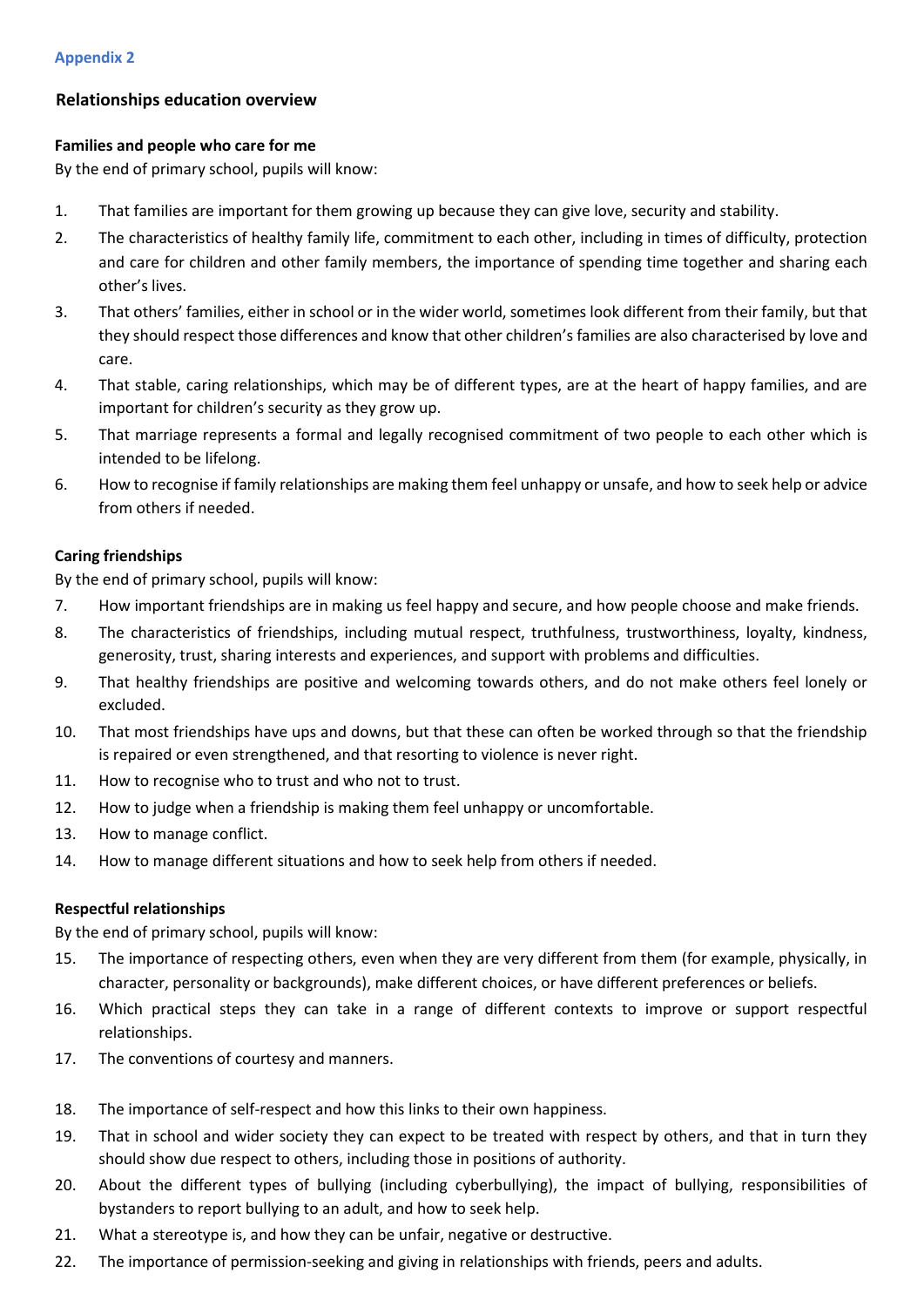#### **Online relationships**

By the end of primary school, pupils will know:

- 23. That people sometimes behave differently online, including pretending to be someone they are not.
- 24. That the same principles apply to online relationships as to face-to-face relationships, including the importance of respect for others online, even when we are anonymous.
- 25. The rules and principles for keeping safe online.
- 26. How to recognise harmful content and contact online, and how to report these.
- 27. How to critically consider their online friendships and sources of information.
- 28. The risks associated with people they have never met.
- 29. How information and data is shared and used online.

#### **Being safe**

By the end of primary school, pupils will know:

- 30. What sorts of boundaries are appropriate in friendships with peers and others including in a digital context.
- 31. About the concept of privacy and the implications of it for both children and adults.
- 32. That it is not always right to keep secrets if they relate to being safe.
- 33. That each person's body belongs to them, and the differences between appropriate and inappropriate or unsafe physical, and other, contact.
- 34. How to respond safely and appropriately to adults they may encounter (in all contexts, including online) who they do not know.
- 35. How to recognise and report feelings of being unsafe or feeling bad about any adult.
- 36. How to ask for advice or help for themselves and others, and to keep trying until they are heard.
- 37. How to report concerns or abuse, and the vocabulary and confidence needed to do so.
- 38. Where to seek advice, for example, from their family, their school and other sources.

### **Appendix 3**

#### **Health education overview**

The focus at primary level is teaching the characteristics of good physical health and mental wellbeing.

#### **Mental wellbeing**

By the end of primary school pupils will know:

- 1. That mental wellbeing is a normal part of daily life, in the same way as physical health.
- 2. That there is a normal range of emotions, e.g. happiness, sadness, anger, fear, surprise and nervousness.
- 3. The scale of emotions that humans experience in response to different experiences and situations.
- 4. How to recognise and talk about their emotions, including having a varied vocabulary of words to use when talking about their own and others' feelings.
- 5. How to judge whether what they are feeling and how they are behaving is appropriate and proportionate.
- 6. The benefits of physical exercise, time outdoors, community participation, and voluntary and service-based activity on mental wellbeing and happiness.
- 7. Simple self-care techniques, including the importance of rest, time spent with friends and family, and the benefits of hobbies and interests.
- 8. How isolation and loneliness can affect children and that it is very important they discuss their feelings with an adult and seek support.
- 9. That bullying (including cyberbullying) has a negative and often lasting impact on mental wellbeing.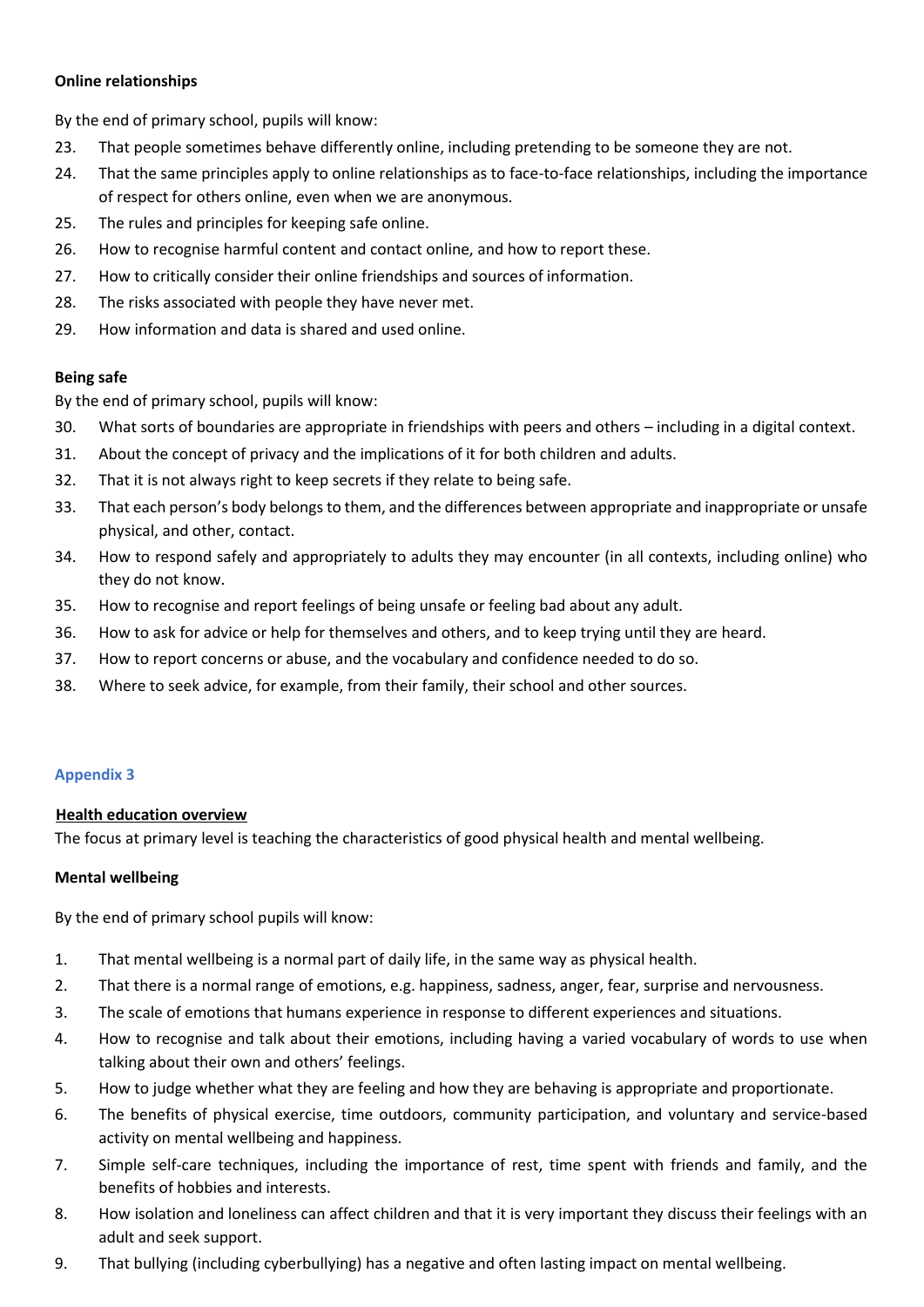- 10. Where and how to seek support (including recognising the triggers for seeking support), extending to who in school they should speak to if they are worried about themselves or others.
- 11. That it is common to experience mental ill health and, for the many people who do, the problems can be resolved if the right support is made available, especially if accessed early enough.

#### **Internet safety and harms**

By the end of primary school, pupils will know:

- 12. That for most people, the internet is an integral part of life and has many benefits.
- 13. About the benefits of rationing time spent online.
- 14. The risks of excessive time spent on electronic devices.
- 15. The impact of positive and negative content online on their own and others' mental and physical wellbeing.
- 16. How to consider the effect of their online actions on others.
- 17. How to recognise and display respectful behaviour online.
- 18. The importance of keeping personal information private.
- 19. Why social media, some computer games and online gaming, for example, are age-restricted.
- 20. That the internet can also be a negative place where online abuse, trolling, bullying and harassment can take place, which can have a negative impact on mental health.
- 21. How to be a discerning consumer of information online, including understanding that information (inclusive of that from search engines) is ranked, selected and targeted.
- 22. Where and how to report concerns and get support with issues online.

#### **Physical health and fitness**

By the end of primary school, pupils will know:

- 23. The characteristics and mental and physical benefits of an active lifestyle.
- 24. The importance of building regular exercise into daily and weekly routines and how to achieve this, for example by walking or cycling to school, a daily active mile, or other forms of regular, vigorous exercise.
- 25. The risks associated with an inactive lifestyle, including obesity.
- 26. How and when to seek support, including which adults to speak to in school if they are worried about their health.

#### **Healthy eating**

By the end of primary school, pupils will know:

- 27. What constitutes a healthy diet, including an understanding of calories and other nutritional content.
- 28. The principles of planning and preparing a range of healthy meals.
- 29. The characteristics of a poor diet and risks associated with unhealthy eating, including obesity, and other behaviours, e.g. the impact of alcohol on diet or health.

#### **Drugs alcohol and tobacco**

By the end of primary school, pupils will know:

30. The facts about legal and illegal harmful substances and associated risks, including smoking, alcohol use and drugtaking.

#### **Health and prevention**

By the end of primary school, pupils will know: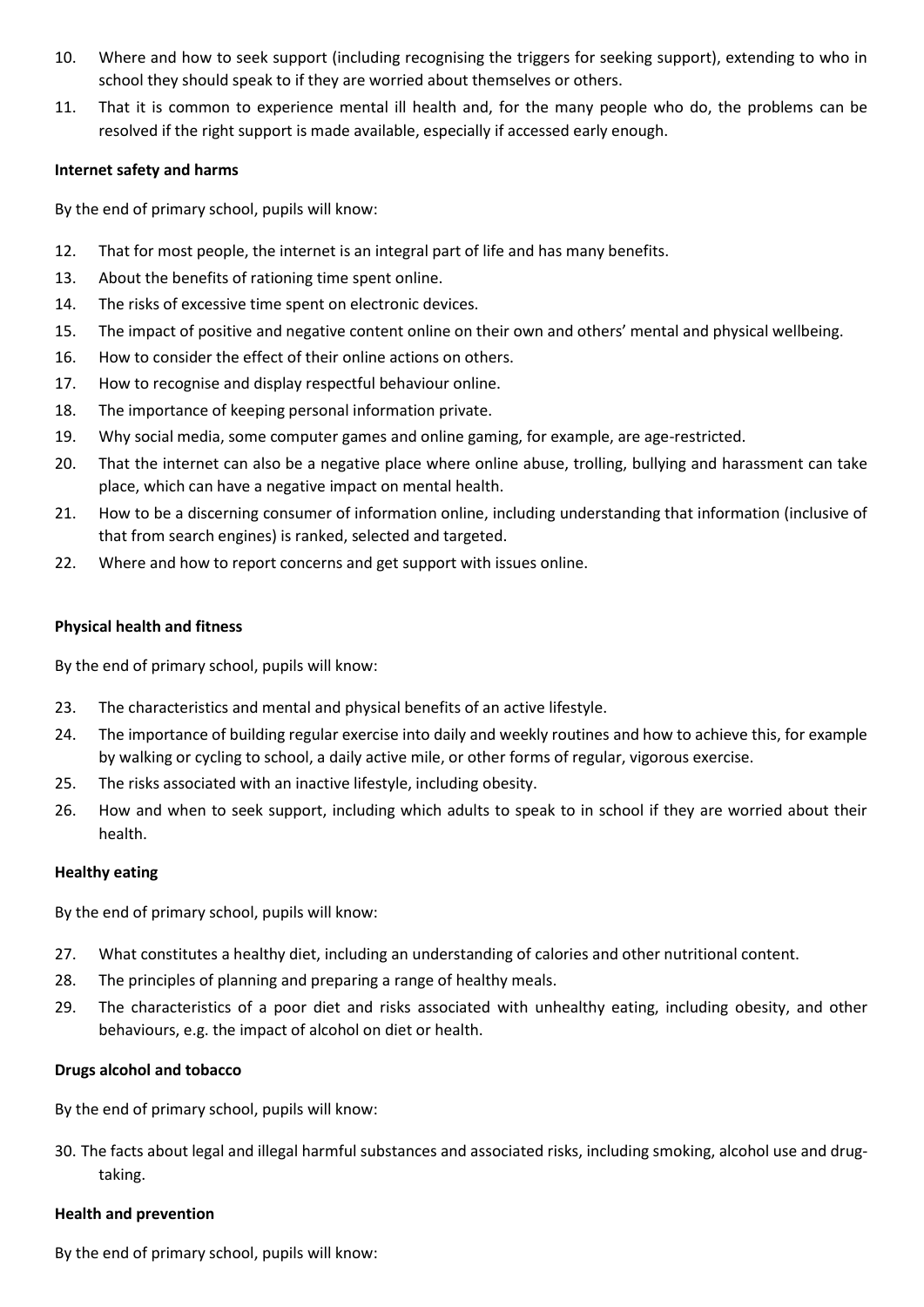- 31. How to recognise early signs of physical illness, such as weight loss or unexplained changes to the body.
- 32. About safe and unsafe exposure to the sun, and how to reduce the risk of sun damage, including skin cancer.
- 33. The importance of sufficient good-quality sleep for good health, and that a lack of sleep can affect weight, mood and ability to learn.
- 34. About dental health and the benefits of good oral hygiene and dental flossing, including regular check-ups at the dentist.
- 35. About personal hygiene and germs including bacteria and viruses, how they are spread and treated, and the importance of hand washing.
- 36. The facts and science relating to immunisation and vaccination.

#### **Basic first aid**

By the end of primary school, pupils will know:

- 37. How to make a clear and efficient call to emergency services if necessary.
- 38. Concepts of basic first-aid, for example dealing with common injuries, including head injuries.

#### **Changing adolescent body**

By the end of primary school, pupils will know:

- 39. Key facts about puberty and the changing adolescent body, particularly from age 9 through to age 11, including physical and emotional changes.
- 40. About menstrual wellbeing and key facts relating to the menstrual cycle.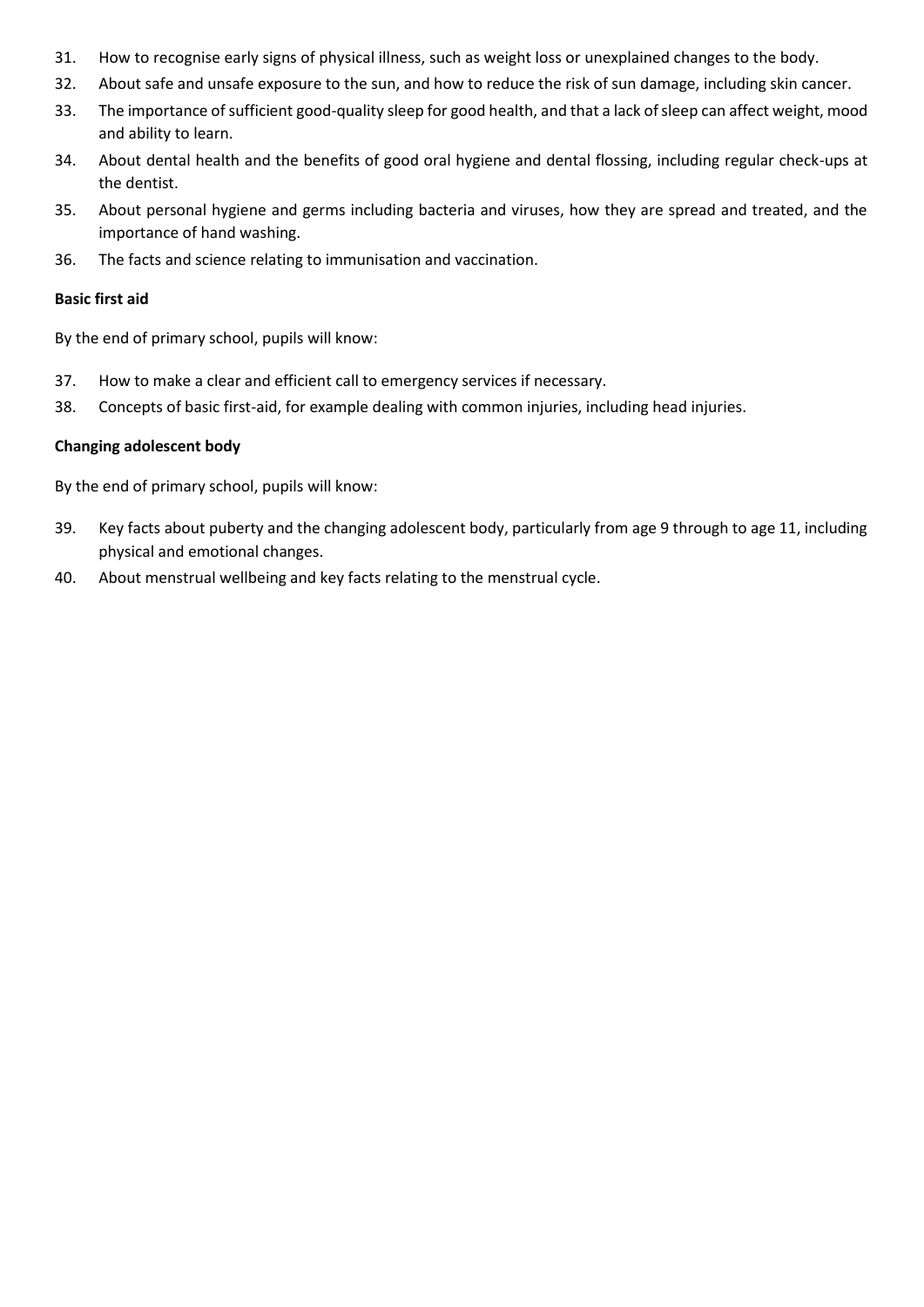### **Appendix 4**

### School PSHE and RSE Programme

| Year      | <b>Health and Wellbeing - Autumn</b>                                                                                                                                                                                                                                                                                                                                                                                                                                                                                                                                                                                                                                                                                                                                                                                                                                                                                              | <b>Relationships - Spring</b>                                                                                                                                                                                                                                                                                                                                                                                                                                                                                                                                                    | Living in the Wider World - Summer                                                                                                                                                                                                                                                                                                                                                                                                                                                                                                          |
|-----------|-----------------------------------------------------------------------------------------------------------------------------------------------------------------------------------------------------------------------------------------------------------------------------------------------------------------------------------------------------------------------------------------------------------------------------------------------------------------------------------------------------------------------------------------------------------------------------------------------------------------------------------------------------------------------------------------------------------------------------------------------------------------------------------------------------------------------------------------------------------------------------------------------------------------------------------|----------------------------------------------------------------------------------------------------------------------------------------------------------------------------------------------------------------------------------------------------------------------------------------------------------------------------------------------------------------------------------------------------------------------------------------------------------------------------------------------------------------------------------------------------------------------------------|---------------------------------------------------------------------------------------------------------------------------------------------------------------------------------------------------------------------------------------------------------------------------------------------------------------------------------------------------------------------------------------------------------------------------------------------------------------------------------------------------------------------------------------------|
| Reception | The importance of and how to maintain<br>personal hygiene.<br>About growing and changing and new<br>opportunities and responsibilities that<br>increasing independence may bring.<br>To recognise that they share a responsibility for<br>keeping themselves and other safe, when to say,<br>'yes', 'no', 'I'll ask' and 'I'll tell'.<br>The names for the main parts of the body<br>(including external genitalia) the similarities and<br>differences between boys and girls.<br>What is meant by 'privacy'; their right to keep<br>things 'private'; the importance of respecting<br>others' privacy.<br>The names for the main parts of the body<br>(including external genitalia) the similarities<br>and differences between boys and girls. To<br>judge what kind of physical contact is<br>acceptable, comfortable, unacceptable and<br>uncomfortable and how to respond (including<br>who to tell and how to tell them). | To identify their special people (family,<br>friends, carers), and what makes them special<br>and how special people should care for one<br>another.<br>To listen to other people and play and work<br>cooperatively (including strategies to resolve<br>simple arguments through negotiation). To<br>recognise how their behaviour affects other<br>people.<br>The difference between secrets and nice<br>surprises (that everyone will find out about<br>eventually) and the importance of not keeping<br>any secret that makes them feel<br>uncomfortable, anxious or afraid. | That people and other living things have<br>$\bullet$<br>needs and that they have responsibilities to<br>meet them (including being able to take<br>turns, share and understand the need to<br>return things that have been borrowed).<br>That they belong to various groups and<br>$\bullet$<br>communities such as family and school.<br>To help construct, and agree to follow, group<br>$\bullet$<br>and class rules and to understand how these<br>rules help them.<br>How to contribute to the life of the<br>$\bullet$<br>classroom. |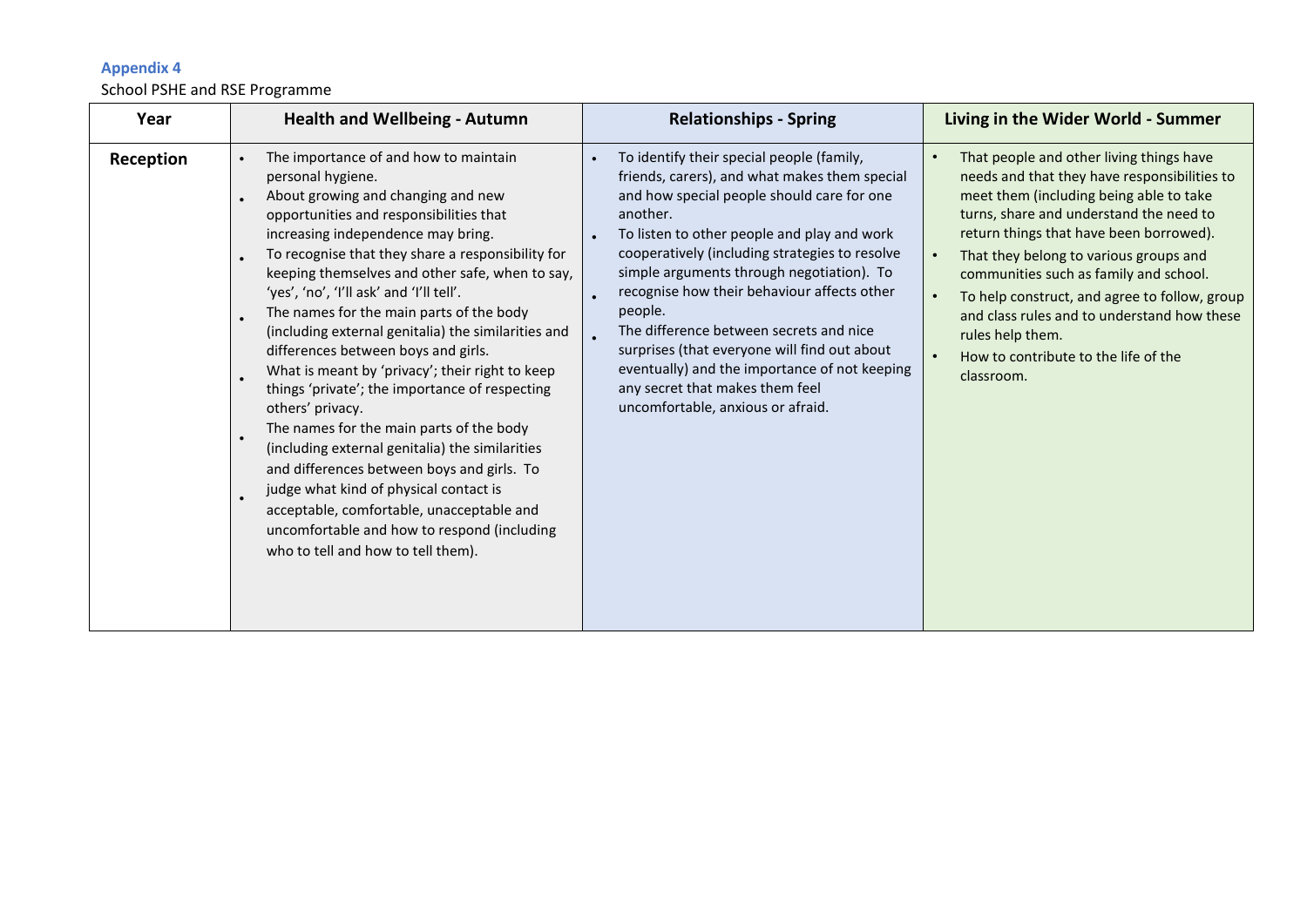| Year 1 | About the process of growing from young to old<br>$\bullet$<br>and how people's needs change.<br>About people who look after them, their family<br>networks, who to go to if they are worried and<br>how to attract their attention, ways that pupils<br>can help these people to look after them. Rules<br>. for and ways of keeping safe on the roads<br>Introduction to mental health. About good and<br>not so good feelings, a vocabulary to describe<br>their feelings to others and simple strategies<br>for managing feelings.<br>What constitutes, and how to maintain, a<br>healthy lifestyle including the benefits of | To communicate their feelings to others, to<br>recognise how others show feelings and how<br>to respond.<br>To identify and respect the differences and<br>similarities between people.<br>To recognise what is fair and unfair, kind<br>and unkind, what is right and wrong. To<br>recognise and challenge stereotypes | What improves and harms their local, natural<br>and built environments and about some of<br>the ways people look after them.<br>To explore the positive and negative impact<br>of our actions on the planet<br>To explore to value of democracy |
|--------|-----------------------------------------------------------------------------------------------------------------------------------------------------------------------------------------------------------------------------------------------------------------------------------------------------------------------------------------------------------------------------------------------------------------------------------------------------------------------------------------------------------------------------------------------------------------------------------------------------------------------------------|-------------------------------------------------------------------------------------------------------------------------------------------------------------------------------------------------------------------------------------------------------------------------------------------------------------------------|-------------------------------------------------------------------------------------------------------------------------------------------------------------------------------------------------------------------------------------------------|
|        | physical activity, rest, healthy eating and dental<br>health.<br>Know how to make a clear and efficient call to<br>emergency services if necessary<br>To judge what kind of physical contact is<br>acceptable, comfortable, unacceptable and<br>uncomfortable and how to respond (including<br>who to tell and how to tell them).                                                                                                                                                                                                                                                                                                 |                                                                                                                                                                                                                                                                                                                         |                                                                                                                                                                                                                                                 |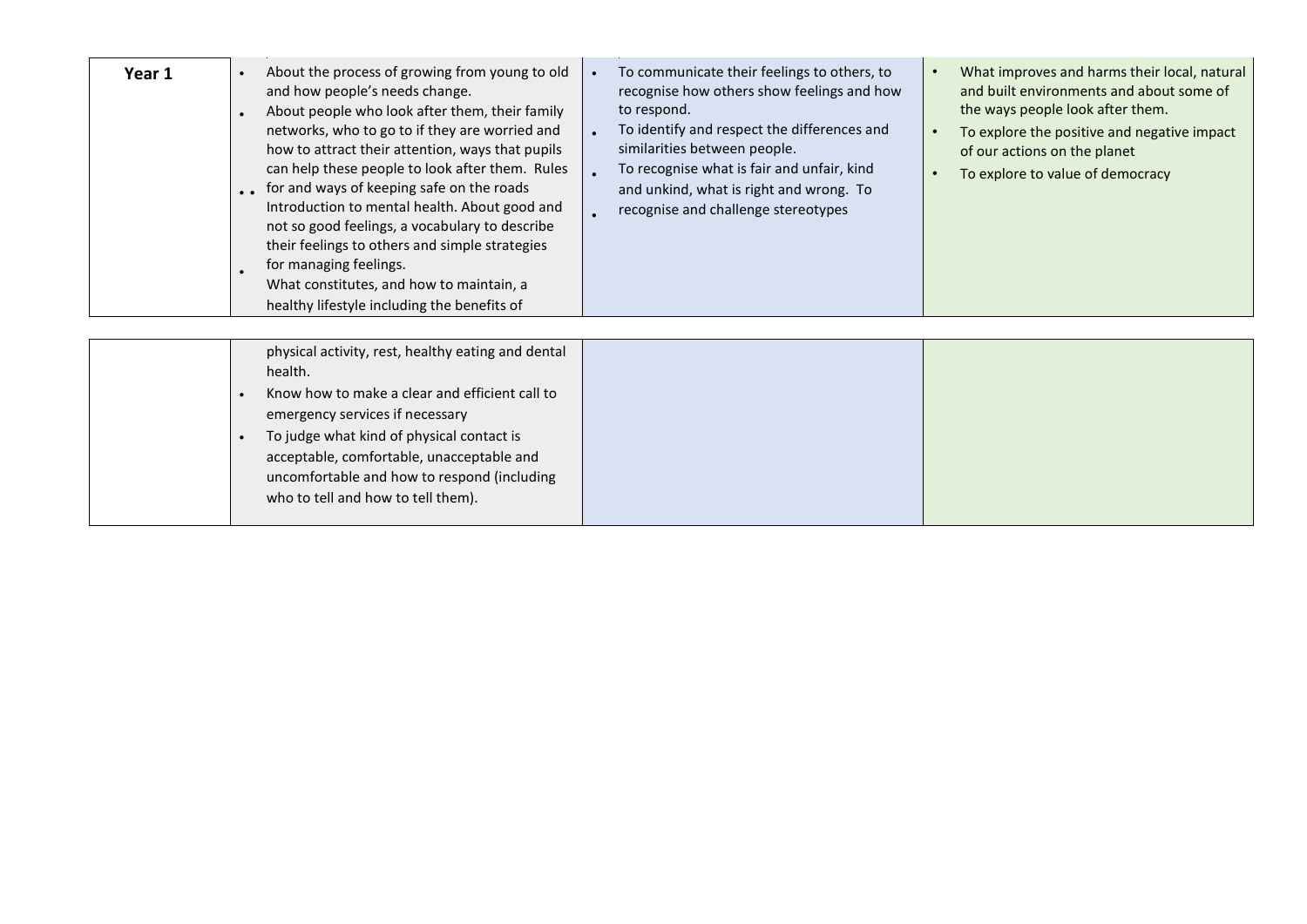| Year <sub>2</sub> | How some diseases are spread and can be<br>controlled and the responsibilities they have for<br>their own health and that of others.<br>That household products, including medicines,<br>can be harmful if not used properly.<br>To recognise what they like and dislike, how to<br>make real informed choices that improve their<br>physical and emotional health, to recognise that<br>choices can have good and not so good<br>consequences.<br>What is meant by 'privacy'; their right to keep<br>things 'private'; the importance of respecting<br>others' privacy.<br>To judge what kind of physical contact is<br>acceptable, comfortable, unacceptable and<br>uncomfortable and how to respond (including<br>who to tell and how to tell them). | That there are different types of teasing and<br>bullying, that these are wrong and<br>unacceptable.<br>That people's bodies and feelings can be hurt<br>(including what makes them feel comfortable<br>and uncomfortable).<br>How to resist teasing or bullying, if they<br>experience or witness it, whom to go to and<br>how to get help.<br>To recognise when people are being unkind<br>either to them or others, how to respond, who<br>to tell and what to say.                                           | $\bullet$<br>$\bullet$            | About the role money plays in their lives<br>including how to manage their money, keep<br>it safe, choices about spending money and<br>what influences those choices.<br>That money comes from different sources<br>and can be used for different purposes,<br>including the concepts of spending and<br>saving.<br>To explore the value of rule of law |
|-------------------|---------------------------------------------------------------------------------------------------------------------------------------------------------------------------------------------------------------------------------------------------------------------------------------------------------------------------------------------------------------------------------------------------------------------------------------------------------------------------------------------------------------------------------------------------------------------------------------------------------------------------------------------------------------------------------------------------------------------------------------------------------|------------------------------------------------------------------------------------------------------------------------------------------------------------------------------------------------------------------------------------------------------------------------------------------------------------------------------------------------------------------------------------------------------------------------------------------------------------------------------------------------------------------|-----------------------------------|---------------------------------------------------------------------------------------------------------------------------------------------------------------------------------------------------------------------------------------------------------------------------------------------------------------------------------------------------------|
| Year <sub>3</sub> | To recognise opportunities to make their own<br>choices about food, what might influence their<br>choices and the benefits of eating a balanced<br>diet. (Covered in Science lessons in Spring1)<br>That bacteria and viruses can affect health and<br>that following simple routines can reduce their<br>spread.<br>School rules about health and safety, basic<br>emergency aid procedures, where and how to<br>get help.<br>The importance of protecting personal<br>information, including passwords, addresses and<br>images of themselves and others.<br>Know how to make a clear and efficient call to<br>emergency services if necessary                                                                                                        | To recognise and respond appropriately to a<br>wider range of feelings in others. The<br>concept of 'keeping something confidential or<br>secret', when we should or should not agree<br>to this and when it is right to<br>'break a confidence' or 'share a secret.'<br>To recognise what constitutes a positive,<br>healthy relationship.<br>That their actions affect themselves and<br>others.<br>To recognise ways in which a relationship can<br>be unhealthy and whom to talk to if they need<br>support. | $\bullet$<br>$\ddot{\phantom{0}}$ | To think about the lives of people living in<br>other places, and people with different<br>values and customs.<br>That there are different kinds of<br>responsibilities, rights and duties at home, at<br>school, in the community and towards the<br>environment.<br>To explore the value of individual liberty                                        |
|                   | To explore and use the 'zones of regulation'                                                                                                                                                                                                                                                                                                                                                                                                                                                                                                                                                                                                                                                                                                            | How to recognise bullying and abuse in all its<br>forms (including prejudice-based bullying both                                                                                                                                                                                                                                                                                                                                                                                                                 |                                   |                                                                                                                                                                                                                                                                                                                                                         |
|                   |                                                                                                                                                                                                                                                                                                                                                                                                                                                                                                                                                                                                                                                                                                                                                         | in person, online and through social media).                                                                                                                                                                                                                                                                                                                                                                                                                                                                     |                                   |                                                                                                                                                                                                                                                                                                                                                         |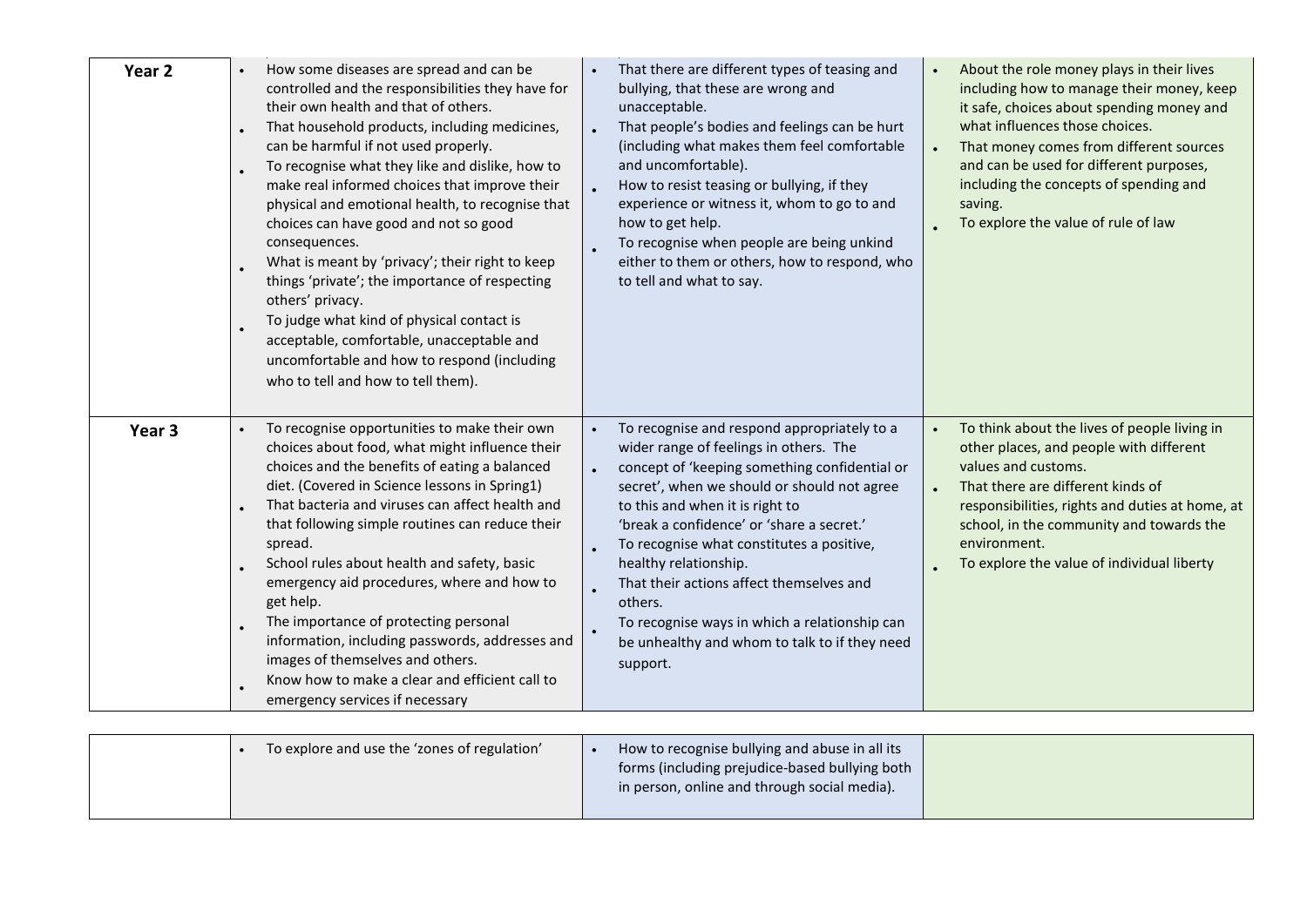| Year 4 | What is meant by the term 'habit' and why<br>habits can be hard to change.<br>To deepen their understanding of risk by<br>$\ddot{\phantom{0}}$<br>recognising, predicting and assessing risks in<br>different situations and deciding how to manage<br>them responsibly (including sensible road use<br>and risks in their local environment) and to use<br>this an opportunity to build resilience.<br>To deepen their understanding of good and not<br>so good feelings, to extend their vocabulary to<br>enable them to explain both the range and<br>intensity of their feelings to others.<br>To explore and use the 'zones of regulation' | • • To recognise and challenge stereotypes.<br>To recognise and manage 'dares'. That civil<br>partnerships and marriage are examples of a<br>public demonstration of the commitment<br>made between two people who love and<br>care for each other and want to spend their<br>lives together and who are of the legal age to<br>make that commitment.<br>That marriage is a commitment freely entered<br>into by both people, that no one should marry<br>if they don't absolutely want to do so or are<br>not making this decision freely for themselves.<br>That two people love and care for one<br>another, can be in a committed relationship<br>and not be married and in a civil partnership.<br>That forcing anyone to marry is a crime; that<br>support is available to protect and prevent<br>people being forced into marriage and to<br>know how to get support for themselves or<br>others. | About the role money plays in their own and<br>$\bullet$<br>others' lives<br>To explore budgeting - looking at the<br>differences between needs and wants. To<br>explore the causes and effects of climate<br>change<br>To explore the value of mutual respect                                                                                                                                                                                                                                                                                                                                                                                                                                      |
|--------|-------------------------------------------------------------------------------------------------------------------------------------------------------------------------------------------------------------------------------------------------------------------------------------------------------------------------------------------------------------------------------------------------------------------------------------------------------------------------------------------------------------------------------------------------------------------------------------------------------------------------------------------------|----------------------------------------------------------------------------------------------------------------------------------------------------------------------------------------------------------------------------------------------------------------------------------------------------------------------------------------------------------------------------------------------------------------------------------------------------------------------------------------------------------------------------------------------------------------------------------------------------------------------------------------------------------------------------------------------------------------------------------------------------------------------------------------------------------------------------------------------------------------------------------------------------------|-----------------------------------------------------------------------------------------------------------------------------------------------------------------------------------------------------------------------------------------------------------------------------------------------------------------------------------------------------------------------------------------------------------------------------------------------------------------------------------------------------------------------------------------------------------------------------------------------------------------------------------------------------------------------------------------------------|
| Year 5 | Which, why and how, commonly available<br>substances and drugs (including alcohol,<br>tobacco and energy drinks) could damage their<br>immediate and future health and safety, that<br>some are legal, some are restricted and some<br>are illegal to own, use and supply to others.<br>What positively and negatively affects their<br>physical, mental and emotional health (including<br>the media).<br>About menstrual wellbeing including the key<br>$\bullet$<br>facts about the menstrual cycle<br>$\bullet$<br>To use basic first aid procedures<br>Know how to make a clear and efficient call to<br>emergency services if necessary   | To listen and respond respectfully to a wide<br>range of people, to feel confident to raise their<br>own concerns, to recognise and care about<br>other people's feelings and to try to see,<br>respect and if necessary constructively<br>challenge their points of view.<br>To develop strategies to resolve disputes and<br>conflict through negotiation and appropriate<br>compromise and to give rich and constructive<br>feedback and support to benefit others as well<br>as themselves.<br>The characteristics of friendships, including<br>mutual respect, truthfulness, trustworthiness,<br>loyalty, kindness, generosity, trust, sharing<br>interests and experiences and support with<br>problems and difficulties                                                                                                                                                                           | To develop an initial understanding of the<br>$\bullet$<br>concepts of 'interest', 'loan', 'debt', and 'tax'<br>(e.g. their contribution to society through<br>the payment of VAT).<br>How to manage their money and about<br>$\bullet$<br>being a critical consumer<br>To appreciate the range of national, regional,<br>religious and ethnic identities in the United<br>Kingdom.<br>To understand that their basic human rights<br>shared by all peoples in all societies and that<br>children have their own special rights set out<br>in their United Nations declaration of the<br>rights of the child.<br>That these universal rights are there to<br>protect everyone and have primacy both |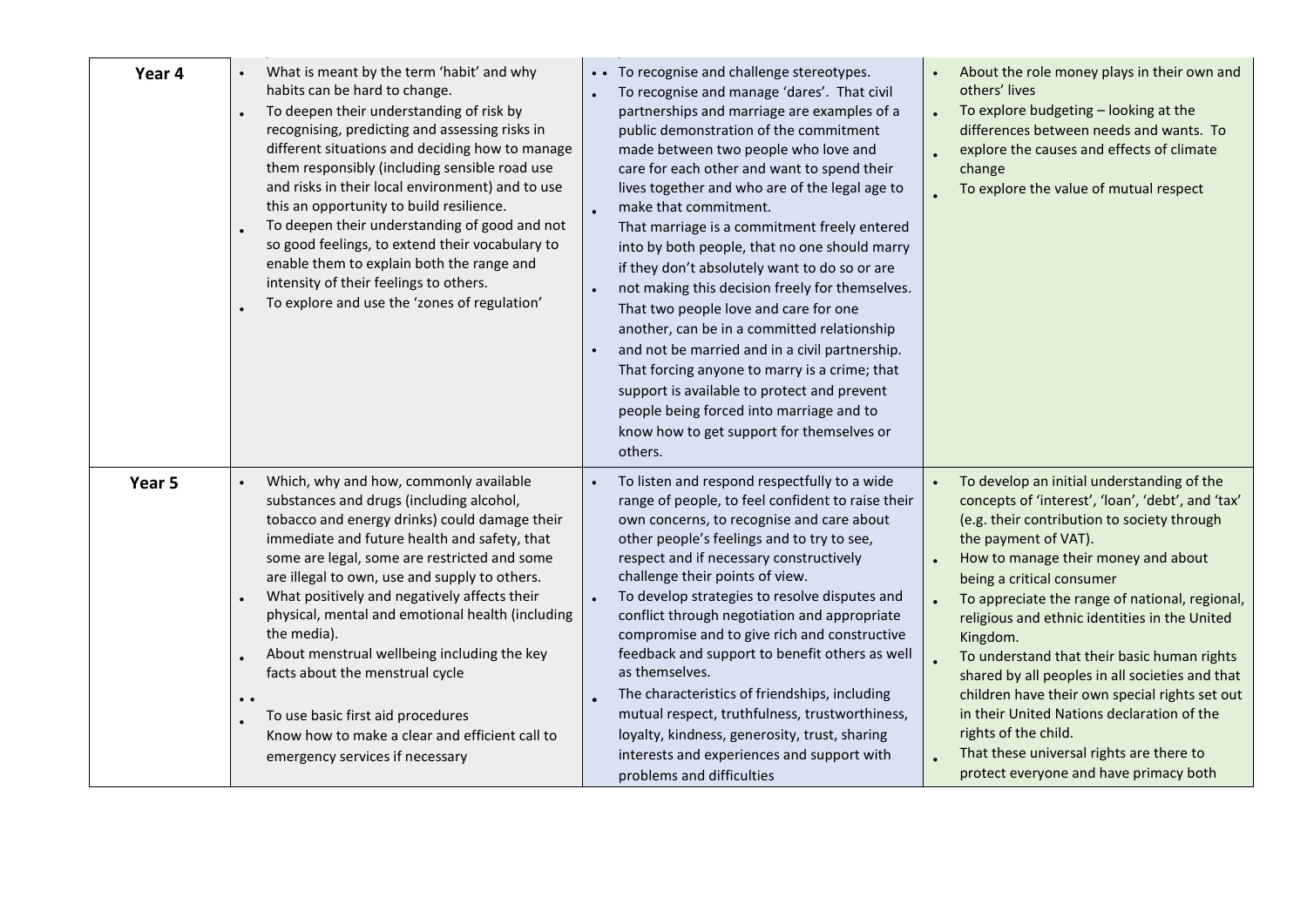|        | About menstrual wellbeing including the key<br>facts about the menstrual cycle<br>To explore and use the 'zones of regulation'                                                                                                                                                                                                                                                                                                                                                                                                                                                                                                                                                                                                                                                                                                                                                                                                                                                                                                                                                                                                                                                                                                                                                                                                                 | That most friendships have ups and downs,<br>and that these can often be worked through<br>so that the friendship is repaired or even<br>strengthened, and that resorting to violence is<br>never right                                                                                                                                                                                                                                                                                                                                                                                                                                                                                                                           | over national law and family and community<br>practices.<br>To explore the value of tolerance                                                                                                                                                                                                                                                                                                                                                                                                                                                                                                                                                                                                  |
|--------|------------------------------------------------------------------------------------------------------------------------------------------------------------------------------------------------------------------------------------------------------------------------------------------------------------------------------------------------------------------------------------------------------------------------------------------------------------------------------------------------------------------------------------------------------------------------------------------------------------------------------------------------------------------------------------------------------------------------------------------------------------------------------------------------------------------------------------------------------------------------------------------------------------------------------------------------------------------------------------------------------------------------------------------------------------------------------------------------------------------------------------------------------------------------------------------------------------------------------------------------------------------------------------------------------------------------------------------------|-----------------------------------------------------------------------------------------------------------------------------------------------------------------------------------------------------------------------------------------------------------------------------------------------------------------------------------------------------------------------------------------------------------------------------------------------------------------------------------------------------------------------------------------------------------------------------------------------------------------------------------------------------------------------------------------------------------------------------------|------------------------------------------------------------------------------------------------------------------------------------------------------------------------------------------------------------------------------------------------------------------------------------------------------------------------------------------------------------------------------------------------------------------------------------------------------------------------------------------------------------------------------------------------------------------------------------------------------------------------------------------------------------------------------------------------|
| Year 6 | To recognise how their increasing independence<br>brings increased responsibility to<br>keep<br>themselves and others safe.<br>How to make informed choices (including<br>recognising that choices can have positive,<br>neutral and negative consequences) and to<br>begin to understand the concept of a 'balanced<br>lifestyle.'<br>How pressure to behave in unacceptable,<br>unhealthy or risky ways can come from a variety<br>of sources, including people they know and the<br>media.<br>About menstrual wellbeing including the key<br>facts about the menstrual cycle<br>To explore and use the 'zones of regulation'<br>The facts and science relating to immunisation<br>and vaccination.<br>How to recognise early signs of physical illness,<br>such as weight loss, or unexplained changes to<br>the body<br>How their body will and their emotions may<br>change as they approach and move through<br>puberty. COVERED IN SUMMER TERM About<br>human reproduction. COVERED IN<br><b>SUMMER TERM</b><br>Rules for and ways of keeping physically and<br>emotionally safe (including road safety, safety in<br>the environment, safety online, the responsible<br>use of ICT, the difference between secrets and<br>surprises and understanding not to keep adults<br>secrets.) COVERED BY SAFETY CAROUSEL<br><b>SUMMER TERM</b> | To realise the nature and consequences of<br>discrimination, teasing, bullying and aggressive<br>behaviours (including cyber bullying, use of<br>prejudice based language, 'trolling', how to<br>respond and ask for help).<br>That differences and similarities between<br>$\bullet$<br>people arise from a number of factors,<br>including family, cultural, ethnic, racial and<br>religious diversity, age, sex, gender identity,<br>sexual orientation and disability (see<br>'protected characteristics' in the Equality Act<br>$2010$ ).<br>To know where to seek advice or help and<br>$\bullet$<br>where and how to report concerns<br>To explore how relationships change as we get<br>older (Secondary transition link) | The responsible use of mobile phones: safe<br>keeping (looking after it) and safe user habits<br>(time limits, use of passcode, turning it off at<br>night, etc).<br>To critically examine what is presented to<br>them in social media and why it is important<br>to do so; understand how information<br>contained in social media can misrepresent<br>of mislead; the importance of being careful<br>what they forward to others.<br>To explore the concept of democracy and<br>gain an understanding of the politics of the<br><b>United Kingdom</b><br>To explore career aspirations<br>About enterprise and the skills that make<br>someone 'enterprising'. (Virgin Money £5<br>project) |